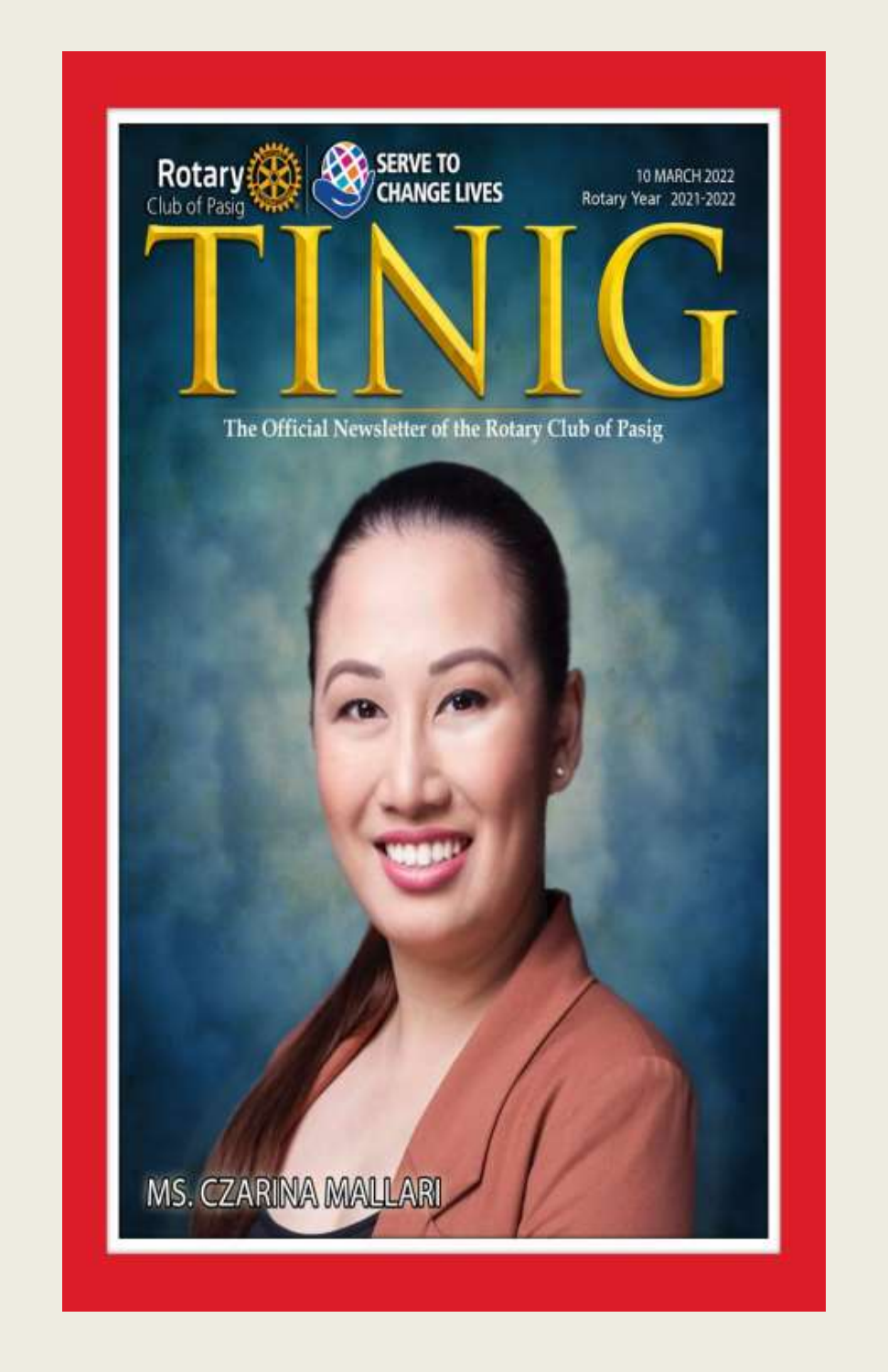



*Tinig Newsletter* March 10, 2022 *March 10, 2022* 

## **Today's Programme**

**Virtual Meeting via Zoom March 10, 2022, 12:30 P.M Pangkat No. 3 Leader PP Ogie Lim**

**National Anthem** 

**Introduction of Visiting Rotarians & Guests** Rtn. Edison Go

**Community Singing Community Singing Rtn. Oyie Averilla** 

**Wise or Otherwise** 

**Introduction of** 

**Call to Order Pres. Garrick Ang** 

**Invocation Rtn. Fr. Kell Ortega** 

**FOUR-WAY TEST** Rtn. Demy Magpantay

**Fining Moments PP Topax Colayco** 

**President's Time Pres. Garrick Ang** 

**Guest Speaker Rtn. Rod Moreno** 

### *MS. CZARINA MALLARI GUEST SPEAKER*

**Open Forum**

**Adjournment Pres. Garrick Ang** 

**Rtn. Bernard Dy Emcee**  *\** **March Is Literacy Month** *\**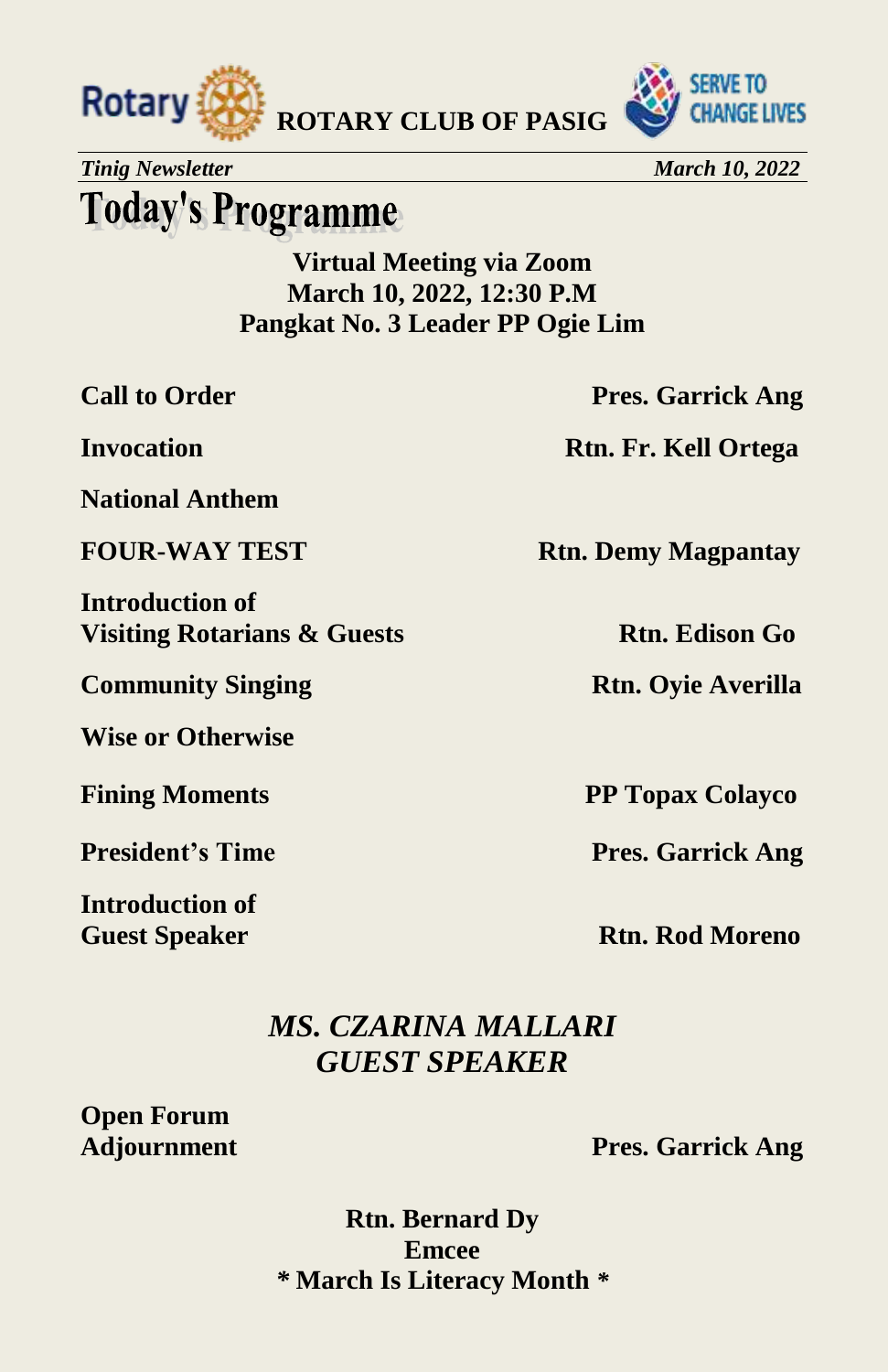

The first tent for the first of the first tent the



*Tinig Newsletter* March 10, 2022

# Invocation



Lord, as we continue face life's challenges, may you grant us faith in you in our heats that we may learn peace. For the sick and suffering from the pandemic, may You grant healing. For us, as a nation, that was torn by anger and hatred because of political differences, may You grant us reconciliation. And for countries like Ukraine experiencing war and conflict, may You grant peace. This we ask through Christ our Lord.

**Amen**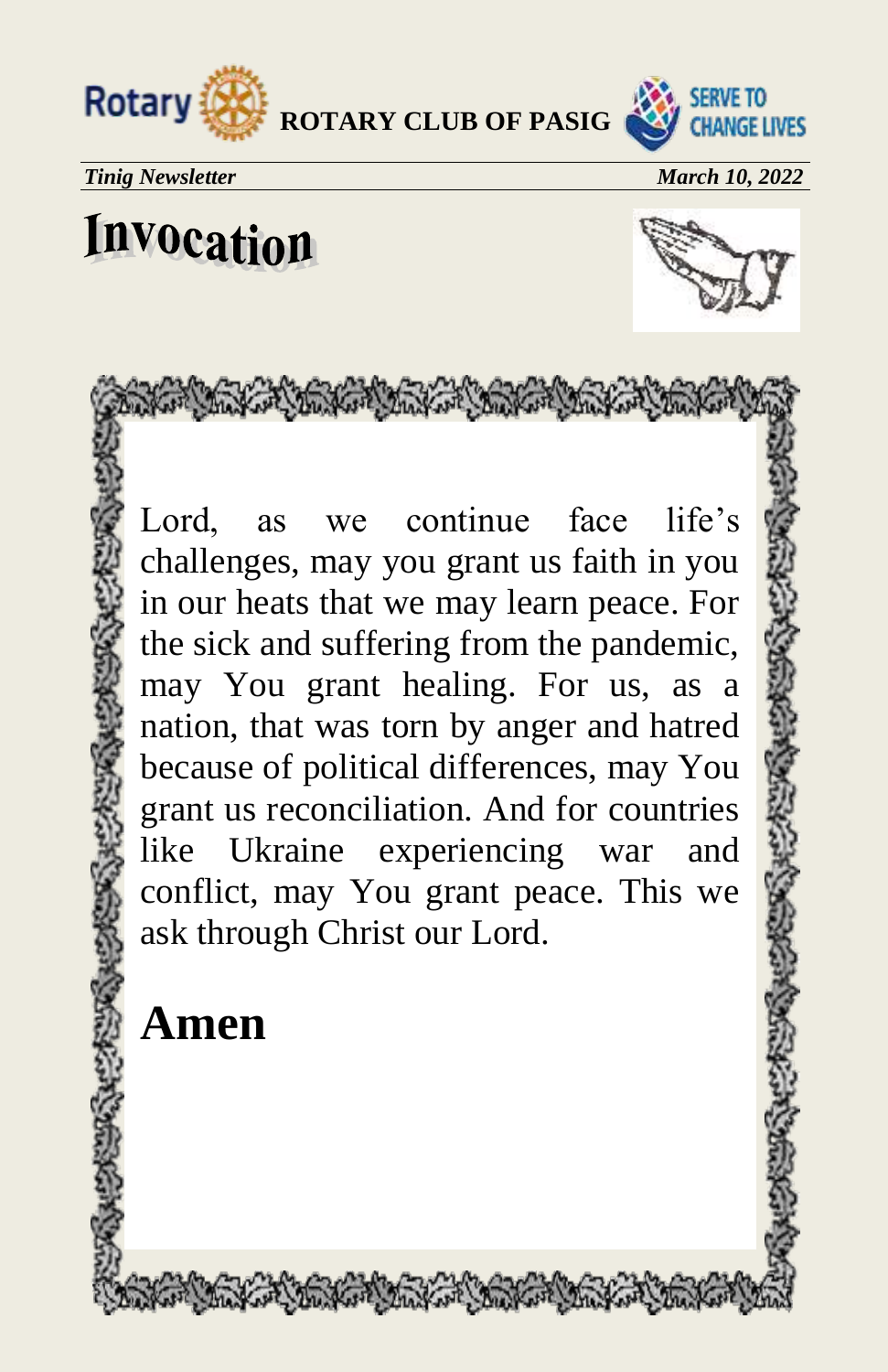



### *ROTARY CODE OF CONDUCT*

### *As a Rotarian, I will*

- 1. Exemplify the core value of integrity in all behaviors and activities
- 2. Use my vocational experience and talents to serve in Rotary
- 3. Conduct all of my personal, business, and professional affairs ethically, encouraging and fostering high ethical standards as an example to others
- 4. Be fair in all dealings with others and treat them with the respect due to them as fellow human beings
- 5. Promote recognition and respect for all occupations which are useful to society
- 6. Offer my vocational talents: to provide opportunities for young people, to work for the relief of the special needs of others, and to improve the quality of life in my community
- 7. Honor the trust that Rotary and fellow Rotarians provide and not do anything that will bring dis-favor or reflect adversely on Rotary or fellow Rotarians
- 8. Not seek from a fellow Rotarian a privilege or advantage not normally accorded others in a business or professional relationship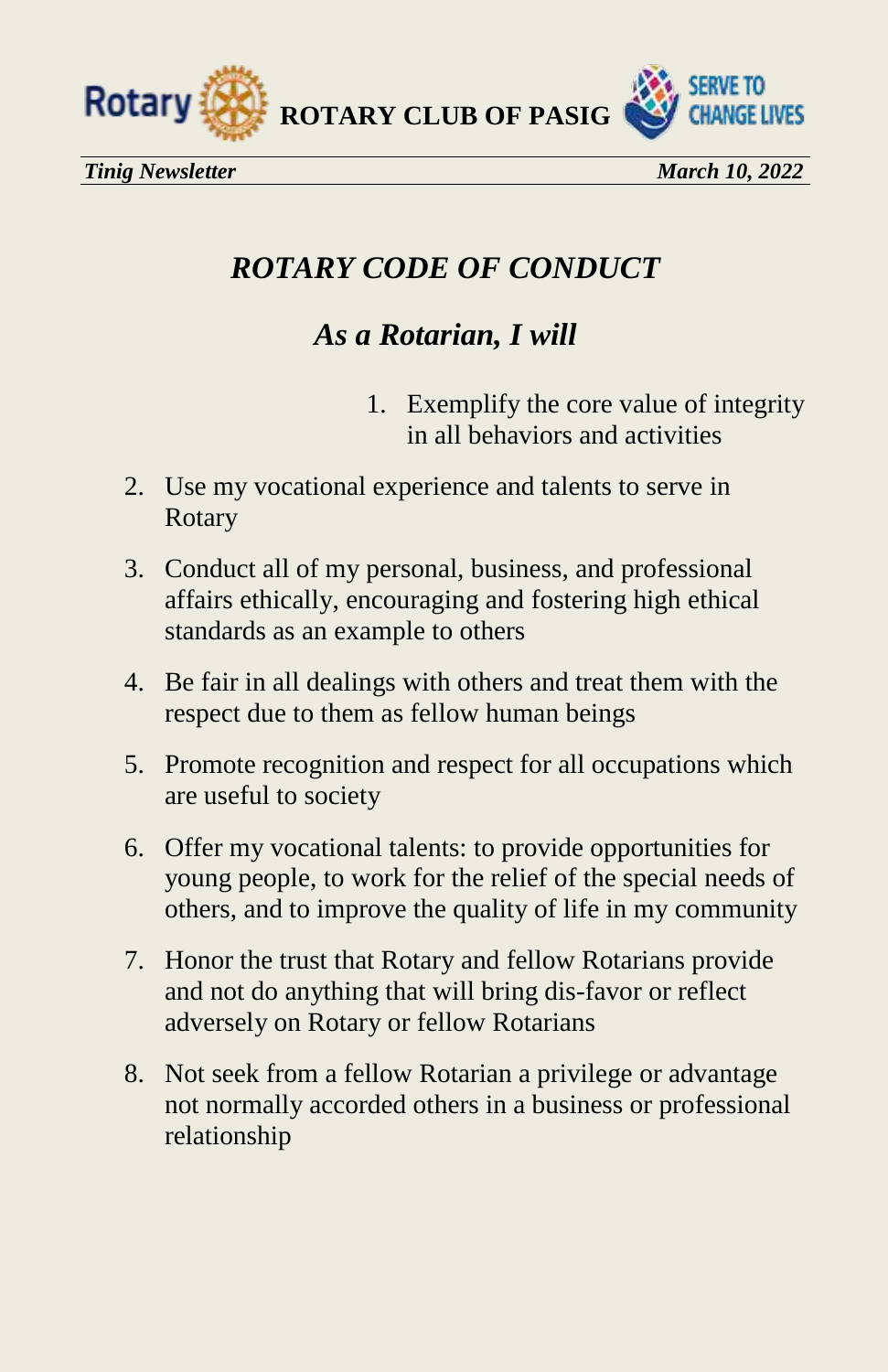

*Tinig Newsletter* March 10, 2022

# APAT NA URIAN NG ROTARYO

ng mga bagay na ating iniisip, sinasabi o ginagawa:

- **1.** Iyon ba ang **KATOTOHANAN?**
- **2.** Iyon ba ay **MAKATARUNGAN** para sa lahat ng kina-uukulan**?**
- **3.** Iyon ba ay lilikha ng **MABUTING KALOOBAN at LALONG MATAPAT NA PAKIKIPAG-KAIBIGAN?**
- **4.** Iyon ba ay magiging **KAPAKI-PAKINABANG** para sa lahat ng kina-uukulan**?**

# Ang Layunin ng Rotaryo

Ang layunin ng Rotaryo ay **"***PASIGLAHIN AT IPUNLA ANG SIMULAIN NG PAGLILINGKOD BILANG BATAYAN NG ISANG GAWAIN KARAPAT-DAPAT* at lalo't higit pasiglahin at ipunla:

- 1. Ang pagpapaunlad ng pagsasama bilang pagkakataon sa paglilingkod.
- 2. Ang mataas na uri ng tuntunin sa pangangalakal at sa hanapbuhay, ang pagkilala sa kahalagahan ng gawain kapakipakinabang at ang pagbibigay dangal ng bawa't Rotaryo sa kanyang hanapbuhay bilang pagkakataon upang makapaglingkod sa lipunan.
- 3. Ang pagsasakatuparan sa simulain ng paglilingkod sa bawa't Rotaryo sa kanyang pansarili, pangkabuhayan at panglipunang pamumuhay.
- 4. Ang pag-unlad ng pagkaka-unawaan, mabubuting kalooban at kapayapaan ng mga bansa sa pamamagitan ng isang pangdaigdig na kapatiran ng mga propesyonal na nabubuklod sa simulain ng paglilingkod.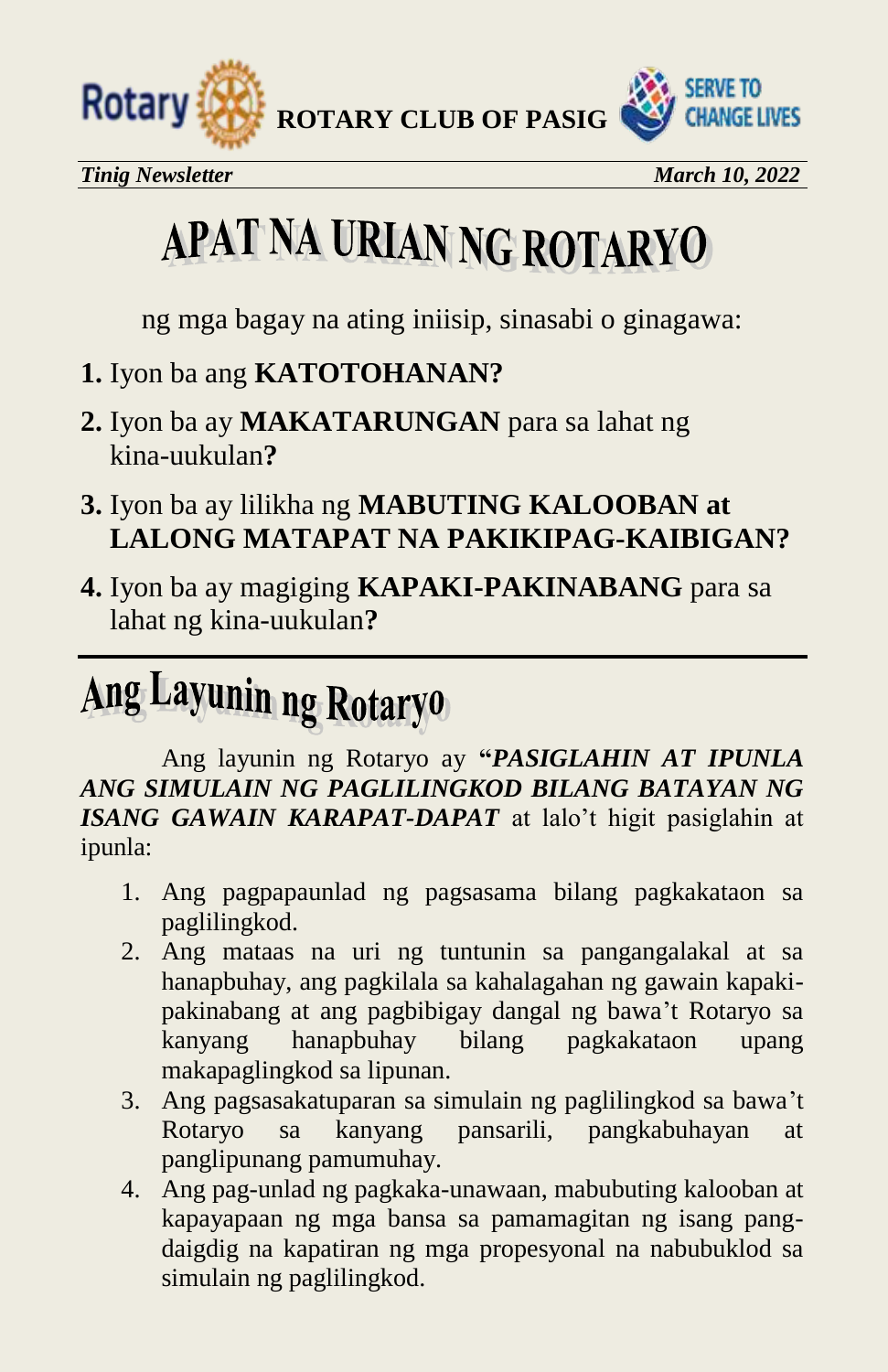

*Tinig Newsletter* March 10, 2022

## **Song of the Day**



### **MY ROTARY DAY** *(Adapted from "Beautiful Sunday")*

Thursday morning, I'm up and about I think I'll take a walk in the park Hey, hey, hey, it's a wonderful day

I've got someone waiting for me When I see him I know that he'll say Hey, hey, hey, it's our Rotary day

Hi, hi, hi, wonderful Thursday This is my, my, my, Rotary day When you say, say, say, say that you'll meet me Oh, hey, hey, hey it's our Rotary day

> Birds are singing, you by my side Let's take a car and go for a ride Hey, hey, hey, it's our Rotary day We'll drive on and follow the sun Makin' Thursday go on and on Hey, hey, hey, it's our Rotary day

Hi, hi, hi, wonderful Thursday This is my, my, my, Rotary day When you say, say, say, say that you'll meet me Oh, hey, hey, hey it's our Rotary day

Hi, hi, hi, wonderful Thursday This is my, my, my, Rotary day When you say, say, say, say that you'll meet me Oh, hey, hey, hey it's our Rotary day *(Lyric adaptation by PP Peter Javier)*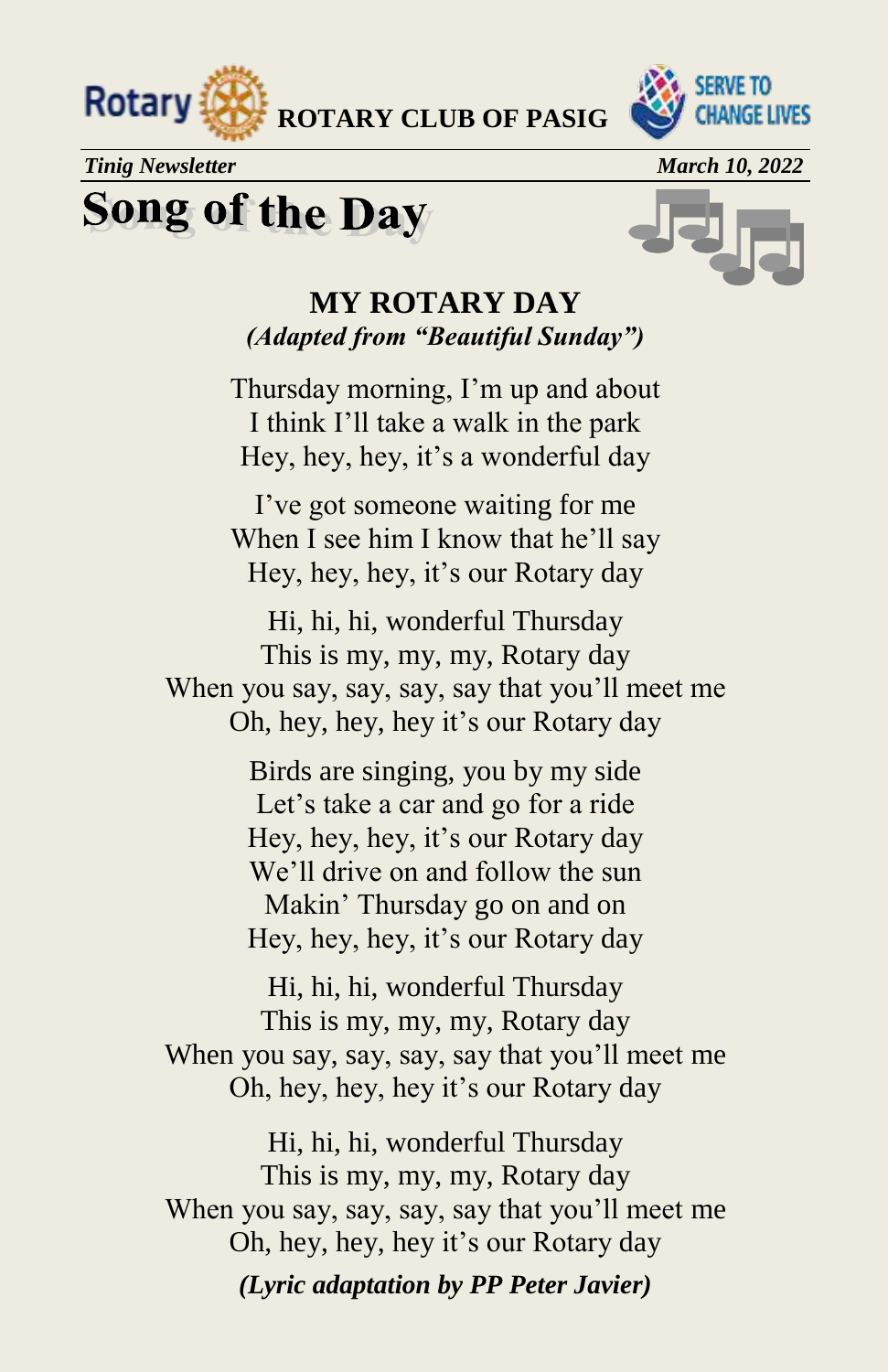



**SERVE TO** 

**CHANGE LIVES** 

### Pangkat Members RY 2021 - 2022

- **1. Pres Garrick Ang Leader 1. PP Ogie Lim L**
- 
- 
- 
- 5. PP Sonny Samson 5. PP Topax Colayco
- *6.* PP Rene Bocaya 6. PP Ner Laino
- 
- 8. Rtn Manfred Guangko 8. Rtn Chonny Gimenez
- 9. Rtn. Philip Go 9. Rtn Edison Go
- 10. Rtn Marlo Guillano 10. Rtn Roman Romulo
- 
- 12. Rtn. Nilo Ocampo 12. Rtn Nico David
- 13. Rtn Dickson Berberabe 13. Rtn. Gerrard Estrada
- 14. Rtn Bernard Bobadilla 14. Rtn Ferdie Legaspi
- 
- 16. Rtn Mads Bengua 16. Rtn Bernard Dy

- **1. PN Bong Paloma Leader 1. Rtn Adolf Aran Leader**
- 
- 3. PP Esto Lichauco 3. PP Celso Ylagan
- 
- 5. PP Conrad Cuesta 5. PP Nick Guzman
- 6. PP Hermie Orbe 6. PP Ferd Rivera
- 7. PP Jun Zafra 7. PP Vic Lim
- 8. Rtn. Sammy Lazo 8. PP Henry Uy
- 9. Rtn Nesty Carolina 9. Rtn Chito Bernardo
- 
- 11. Rtn Tony Diaz 11. Rtn Ben Baniel
- 
- *PANGKAT NO. 1 PANGKAT NO. 3* 
	-
- *2.* Rtn Jake Oh- Co- L 2. Rtn Oyie Averilla Co L
- 3. PP Peter Javier 3. PRID Raffy Garcia III
- 4. PP Arjan Ramnani 4. PP Benny De Guzman
	-
	-
- 7. Rtn Philip Yoon 7. Rtn Flor De Pano
	-
	-
	-
- 11. Rtn Carlo Doce 11. Rtn. Fr. Kell Ortega
	-
	-
	-
- 15. Rtn Jeff Sonora 15. Rtn. Rod Moreno
	-
	- 17. Rtn. Bart Ronquillo
	- 18. Rtn. Demy Magpantay

### *PANGKAT NO. 2 PANGKAT NO. 4*

- 
- 2. Rtn. Tet Mallare- Co-L 2. Rtn Roy Quejada- Co L
	-
- 4. PP Rhett Ermita 4. PP Peter John Javier
	-
	-
	-
	-
	-
- 10. Rtn Noel Go 10. Rtn Alex Lacson
	-
- 12. Rtn Nicky Ty 12. Rtn. Roman Arugay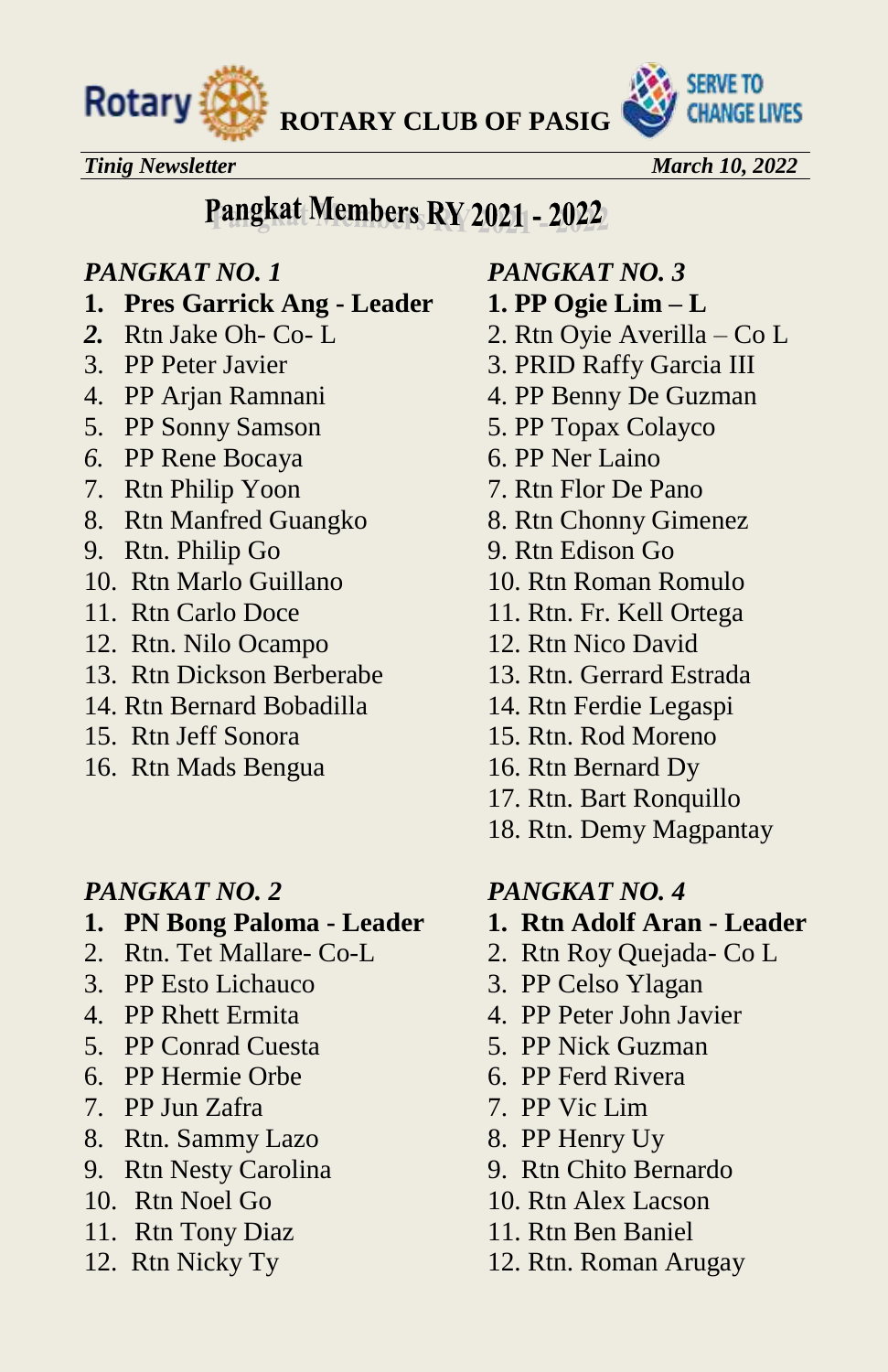



*Tinig Newsletter* March 10, 2022

### Pangkat Members RY 2021 - 2022

#### *Continuation 1.*

- 
- 
- 15. Rtn Roehl Fontanilla 15. Rtn Arnel Condicion
- 
- 

- 2. Rtn Roland Vasquez Co L 2. Rtn. Ato Basco- Co L
- 
- 
- 5. PP Ramy Garcia IV 5. PP Vic Aquino
- 
- 
- 
- 9. Rtn. Fr. Vincent Amores 9. Rtn Ike Ona
- 10. Rtn Albert Mendiola 10. Rtn Dennis Albano
- 
- 
- 13. Rtn Vince Ermita 13. Rtn Jecko Santos
- 14. Rtn. Richard Berganos 14. Rtn Arnel Estaniel
- 
- 
- 17. Henry John Claravall 17. Stephen Valera
- 13. Rtn Vico Sotto 13. Rtn. Johansson De Guzman
- 14. Rtn Jay Bautista 14. Rtn. Charles Reyes
	-
- 16. Rtn Gene Menor 16. Rtn Dekdek Paloma
- 17. Rtn. Rovic de Jesus 17. Rtn. Charlie Jaramillo

### *PANGKAT NO. 5 PANGKAT NO. 6*

- **1. Rtn Ping Tan- Leader 1. Rtn. Sonny Rivera L**
	-
- 3. PP Peping Mabanta 3. PP Totoy Bartolome
- 4. PP Bert Albano 4. PP Tito Henson
	-
- 6. IPP RJ Ermita 6. PP Rel Gomez
- 7. PP Toti Buhain 7. PP Jess Acantilado
- 8. PP Ed Lucero 8. Rtn. Jojo Opinio
	-
	-
- 11. Rtn Cesar Lacuna 11. Rtn Bebert Lacuna
- 12. Rtn Pal Bolivar 12. Rtn Raj Cordova
	-
	-
- 15. Rtn Gary Ona 15. Rtn James Porter
- 16. Rtn Anson Tan 16. Rtn. Rebo Saguisag
	-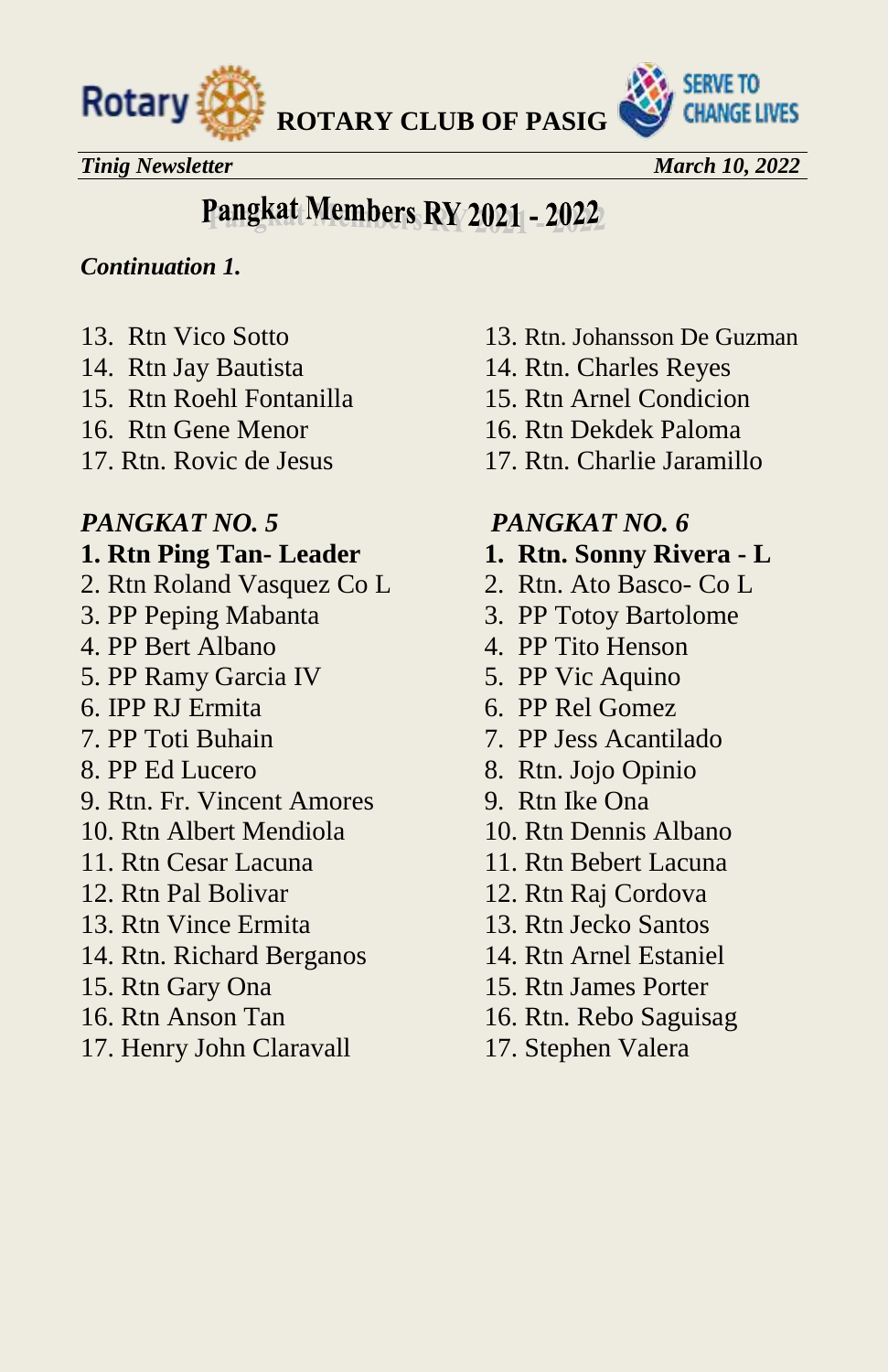



*Tinig Newsletter* March 10, 2022

# **From the President**

**Pres. Garrick Ang**



Dear Fellow Rotarians and Friends,

Let us all welcome our first Rotary club of Pasig hybrid zoom and face-to-face meeting this afternoon for the Year 2022. The District 3800 Zone 6 meeting next week, however, will be a 100% zoom meeting with Consul General Henry Bensurto Jr. whose topic will be regarding the Ukraine crisis that may affect the Philippines' dispute with China on the West Philippine Sea. After that, we will go back to our weekly club meeting in a hybrid zoom and face-to-face mode.

I like to take this opportunity to announce that the Board had approved our weekly meeting time from 12:00 to 2:00 pm starting today and this will be for both the physical and zoom meetings.

The Rotary District 3800 Conference (Discon) will be an inperson meeting on May 6 and 7, 2022 at Marriott Hotel Manila in Pasay City, I am inviting everyone to please register and attend a major event of Rotary. Booking with a special room rate at the Marriott Hotel for the event is also available on a first-come-first serve basis. Please contact PP Jun Zafra or Edgar Manalang for your registration. Once again, come and experience the excitement of the face-to-face District Conference with invited notable speakers and funfilled fellowships.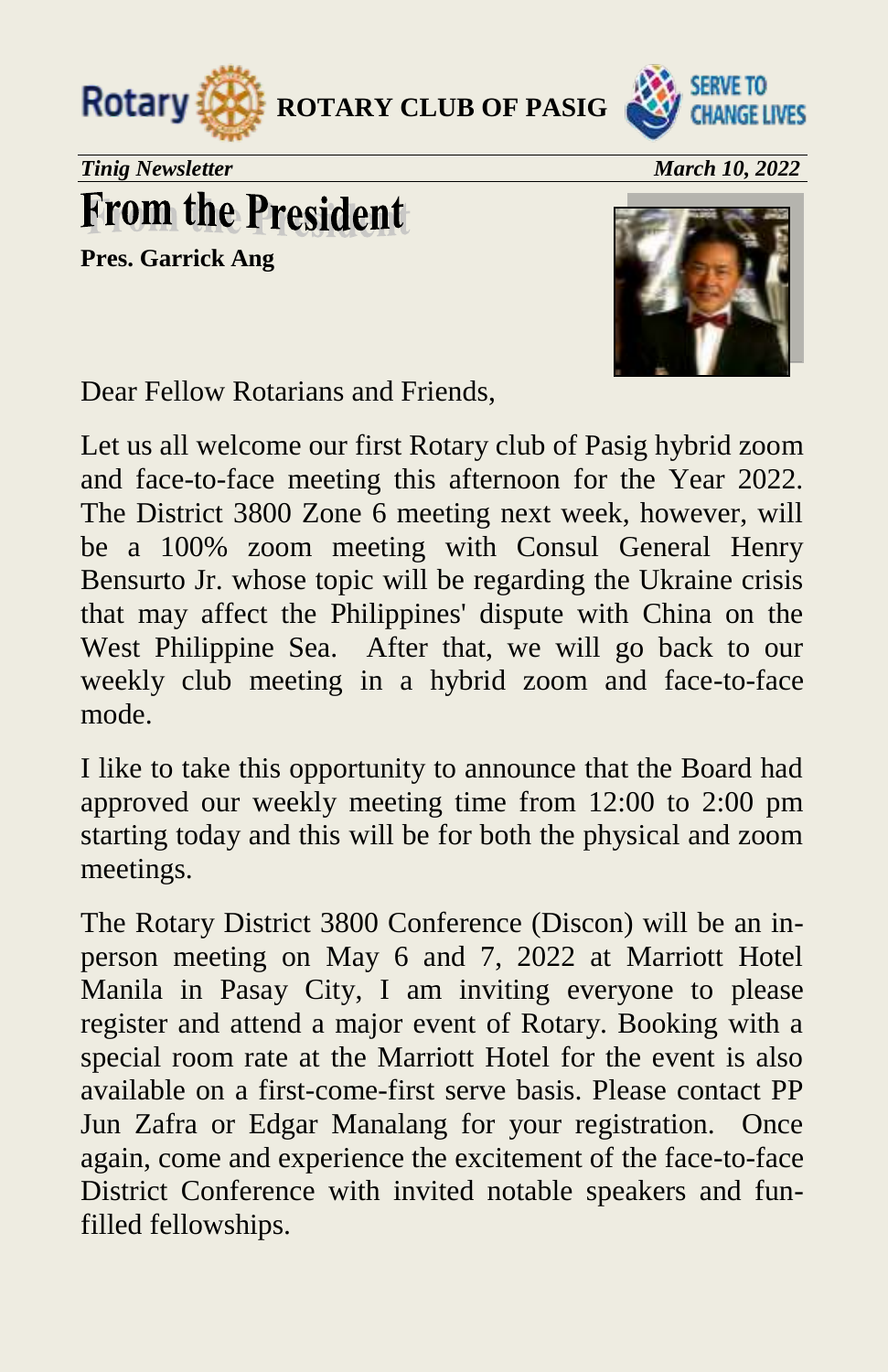



*Tinig Newsletter* March 10, 2022

# **From the President**

**Pres. Garrick Ang**

*Continuation 1.* 

PP Rene Bocaya and PP Ogie Lim visited the site in St. Martin St going to Capitol Commons and will provide us a project proposal for the RC Pasig painted sign on the big blue wall that was presented to our club weeks back. This will be a significant public image achievement for our club.

Special thanks to PP Jess Acantilado and our NGO partners for the 2 days seminar on family planning and child care for our adopted community in Ilugin, Pinagbuhatan, Pasig.

A warm greetings to all RC Pasig Rotarians, who are celebrating their birthdays and wedding anniversaries this month of March and to Pangkat 3 for the hosting of our meetings.

Stay safe and healthy fellow Rotarians.

Thank you, **Garrick**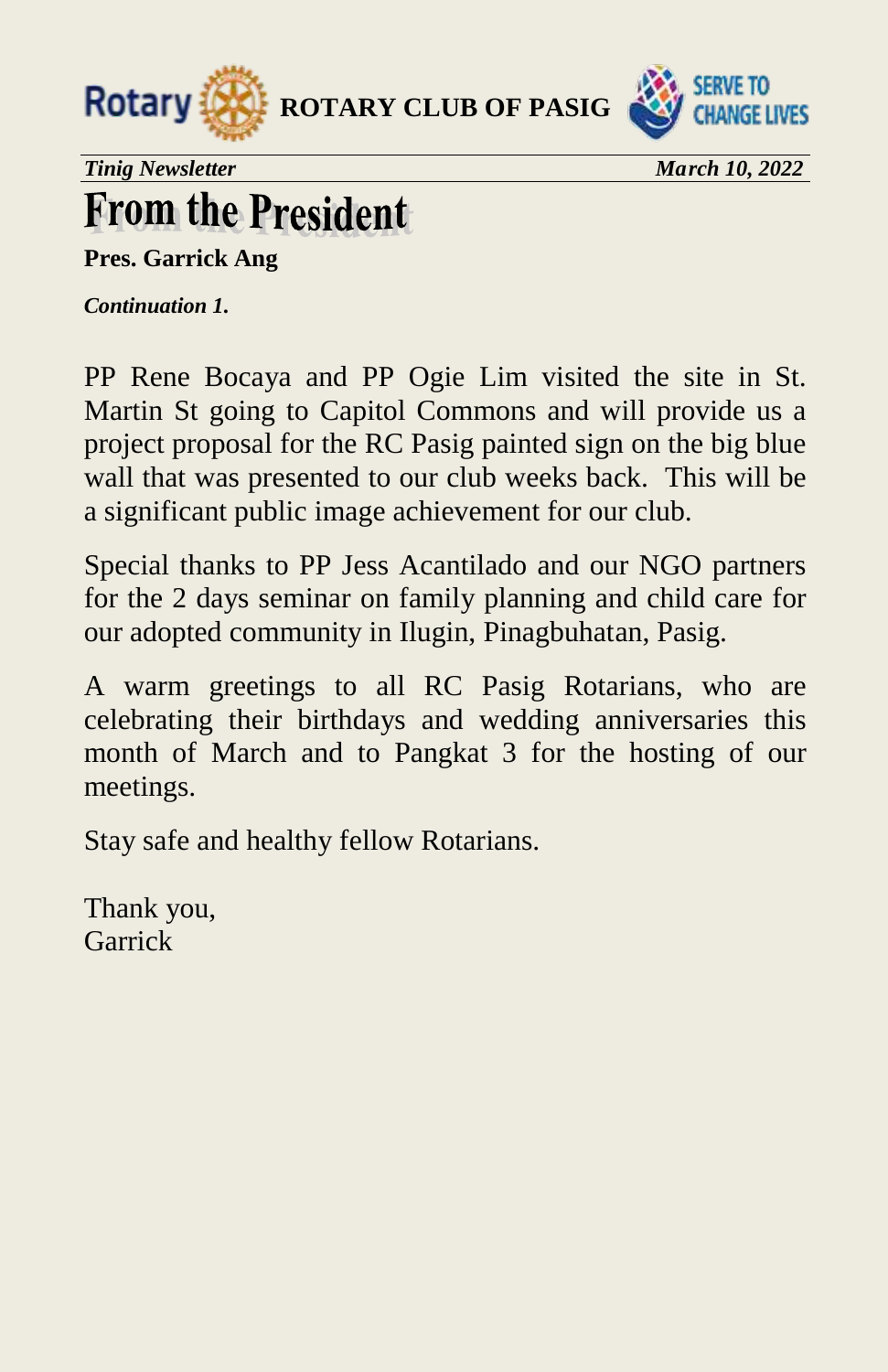



*Tinig Newsletter* March 10, 2022 *March 10, 2022* 

**Walking the Avenues** 



### **THE ROTARY FOUNDATION CREATES CHANNEL FOR DIRECT HUMANITARIAN SUPPORT IN UKRAINE REGION**

In response to the deepening humanitarian crisis in Ukraine, The Rotary Foundation has created an official channel for Rotary members around the world to contribute funds to support the relief efforts underway by Rotary districts and has designated its [Disaster Response Fund](https://my.rotary.org/en/disaster-response-fund) as the main avenue for contributions.

#### **To this end, The Rotary Foundation has approved:**

- Now through 30 June 2022, designated Rotary districts that border Ukraine and the Rotary district in Ukraine may apply for grants of up to \$50,000 each from the Disaster Response Fund. These expedited disaster response grants can be used to provide relief to refugees or other victims of the crisis including items such as water, food, shelter, medicine and clothing.
- During this same period, other impacted Rotary districts that wish to offer support to refugees or other victims of the crisis in their district can apply for \$25,000 grants from the Disaster Response Fund.
- Now through 30 April 2022, Rotary districts can transfer unallocated District Designated Funds (DDF) to support the Disaster Response Fund, directly supporting these Ukrainespecific humanitarian grants.
- Contributions to the Disaster Relief Fund in support of Ukraine can be made [here.](https://my.rotary.org/en/disaster-response-fund) All funds need to be received into the Disaster Response Fund by 30 April 2022 in order to qualify for use in support of the Ukrainian relief efforts.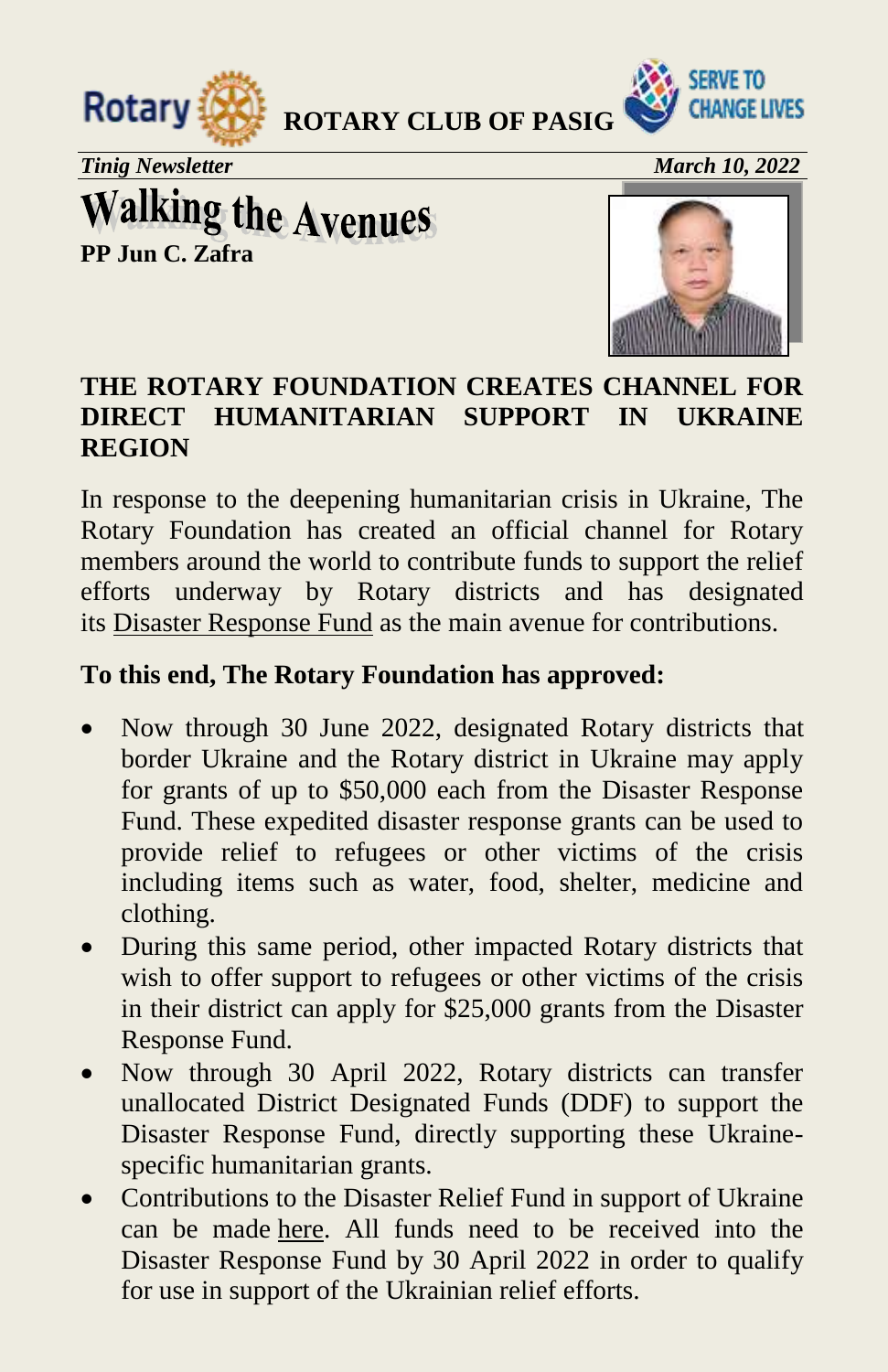



*Tinig Newsletter* March 10, 2022

# **Walking the Avenues**

**PP Jun C. Zafra**

*Continuation 1.* 

 Although the Disaster Response Fund will be the main avenue for Rotary Foundation support, Rotary and Rotaract clubs are also encouraged to create their own responses to the humanitarian crisis in Ukraine.

In addition to support provided through the Disaster Response Fund, the Foundation is coordinating with partners and regional leaders, exploring effective solutions to the increased humanitarian needs.

- We are in contact with the United Nations High Commission on Refugees – USA to prepare for and respond to the needs of those being displaced in Ukraine and to neighboring countries.
- ShelterBox, our project partner for disaster response, is in communication with Rotary members in Eastern Europe to explore how it may offer support with temporary transitional housing and other essential supplies.
- The Rotary Action Group for Refugees, Forced Displacement, and Migration is also mobilizing its resources to assist in this crisis.

A million people have fled Ukraine and are in dire need of emergency aid. The United Nations estimates that number could grow to as many as 5 million people displaced. Rotary clubs in Europe and around the world have stepped up their relief work, some working on the ground to help displaced families.

We will continue to monitor the situation in Ukraine and neighboring countries. Visit My Rotary and follow Rotary on social media to stay updated on how clubs can get involved and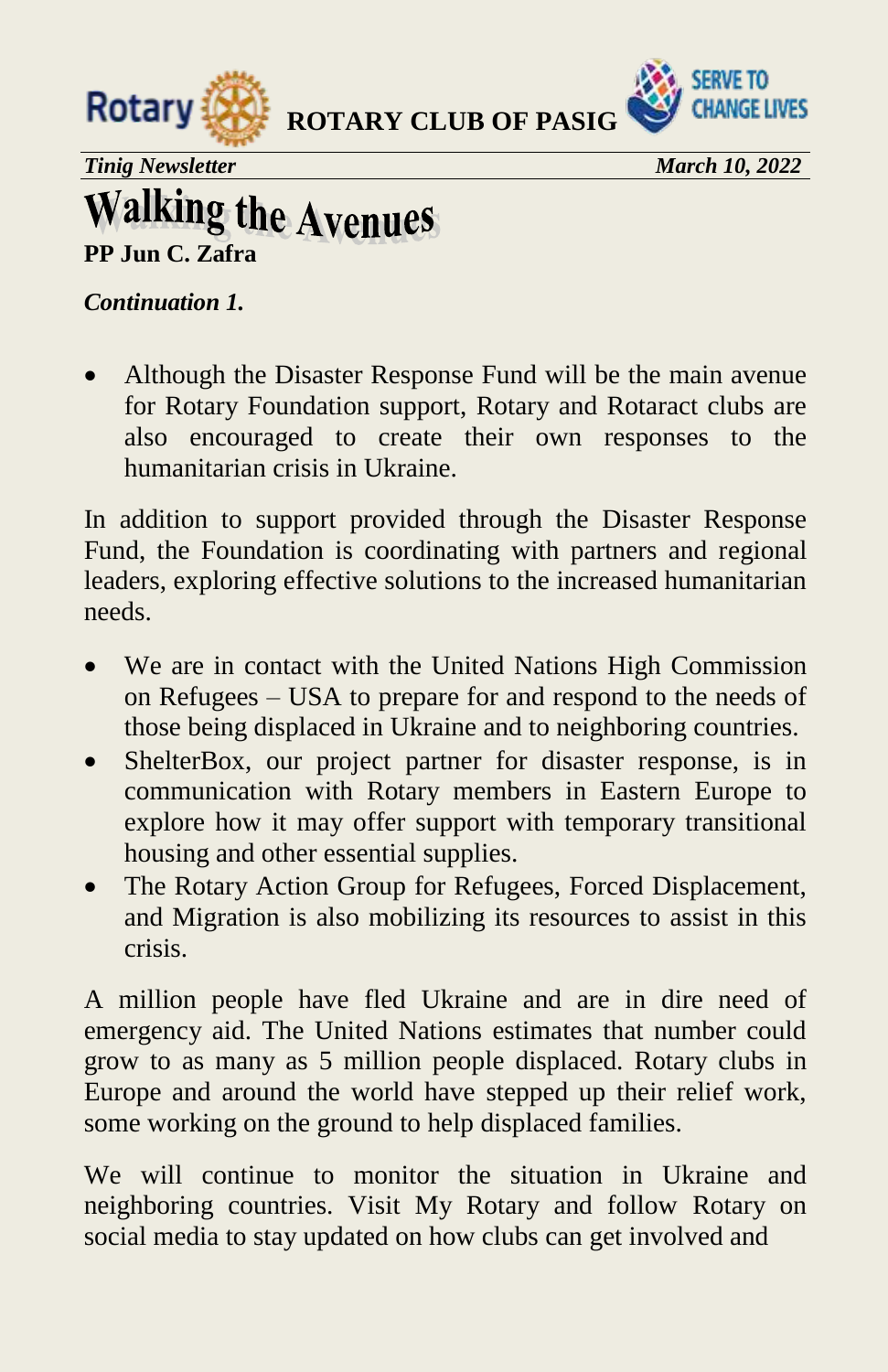



*Tinig Newsletter March 10, 2022* 

# **Walking the Avenues**

*Continuation 2.* 

what actions Rotary members have taken and the impact it has had for people in the region.

For all other questions and to obtain more information, please contact the Rotary Support Center at [rotarysupportcenter@rotary.org.](mailto:rotarysupportcenter@rotary.org)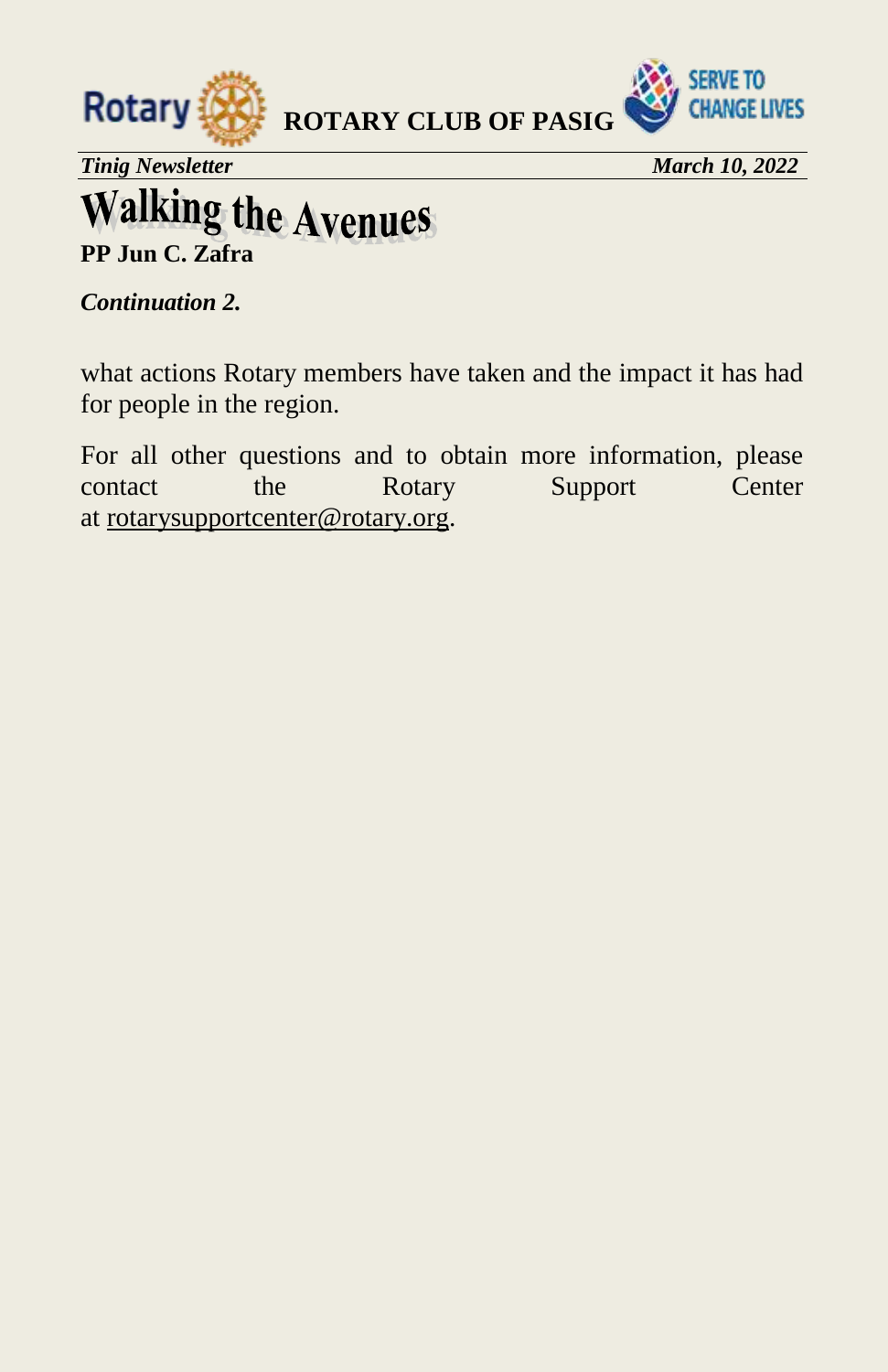



*Tinig Newsletter* March 10, 2022

# **Tinig Tidbits**

**By: PP Peter M. Javier** 

### **We Test the Tips**

### **What Really Saves Gas? And How Much?**

With gas prices so high, the media is awash with lists of gassaving tips. Well how's this for a tip? If you listen to us, you can see hybrid-type savings without having to buy a new car. By changing your driving habits you can improve fuel economy up to 37 percent right away (depending on how you drive). Combine several tips and perform routine maintenance and you will save real dollars, not just pennies.

A miracle? All we did was take several of the most common tips out there and put them to the test over a remote 55-mile route in the high desert of California. Some of them worked like a charm. Some of them didn't work at all. We'll give you the breakdown. These tests were done under real-world conditions — not in a government lab somewhere. Our results can be matched by anyone — even you.

The wonderful part about what we found is that improving your car's mileage is just a matter of changing your habits. Stack a few of these winners together and we'll bet that you'll see a substantial savings at the pump — without the need for a new car

**Test #1 Aggressive Driving vs. Moderate Driving Result:** Major savings potential **The Cold Hard Facts:** Up to 37 percent savings, average savings of 31 percent **Recommendation:** Stop driving like a mania

**Test #2 Lower Speeds Saves Gas** 



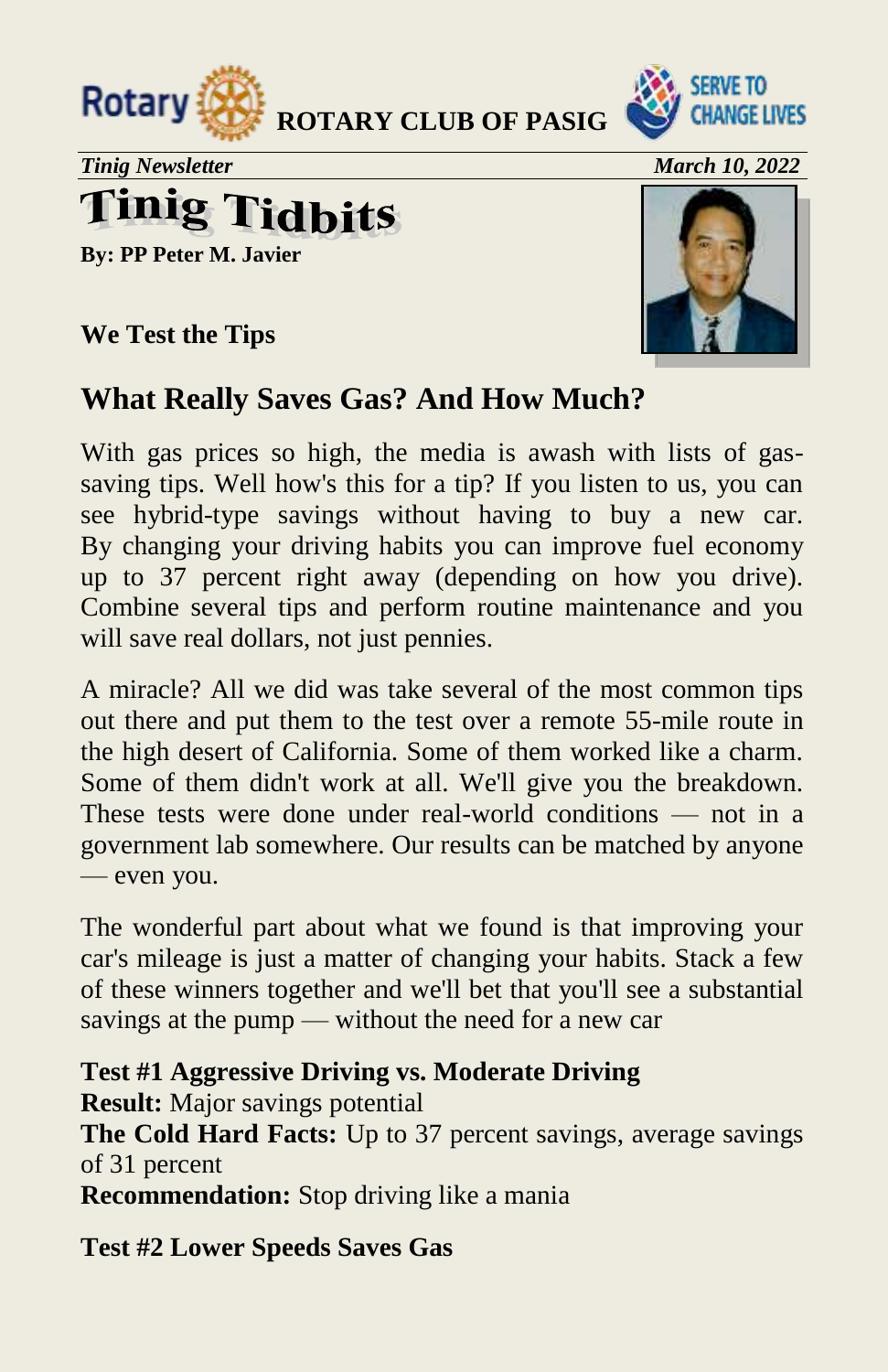



*Tinig Newsletter* March 10, 2022

# **Tinig Tidbits**

**By: PP Peter M. Javier** 

*Continuation 1.* 

**Result:** Substantial savings on a long trip

Cold Hard Facts: Up to 14 percent savings, average savings of 12 percent

**Recommendation:** Drive the speed limit.

**Test #3 Use Cruise Control Result:** Surprisingly effective way to save gas **Cold Hard Facts:** Up to 14-percent savings, average savings of 7 percent **Recommendation:** If you've got it, use it.

**Test #4 A/C On, Windows Up vs. A/C Off, Windows Down Result:** Nice in theory; not true in practice **Cold Hard Facts:** No measurable difference (unless you open the sunroof, too!)

**Recommendation:** Please, make yourself comfortable.

### **Test #5 Check Your Tire Pressure**

**Result:** Important for safety and to reduce tire wear **Cold Hard Facts:** No measurable effect on the vehicles we tested **Recommendation:** Check your tire pressure often but don't expect a big savings.

### **Test #6 Avoid Excessive Idling**

**Result:** More important than we assumed **Cold Hard Facts:** Avoiding excessive idling can save up to 19 percent

**Recommendation:** Stopping longer than a minute? Shut 'er down. (courtesy of edmunds.com)

*Note: This article was contributed by former Rtn Manoj Budhrani in August, 2009*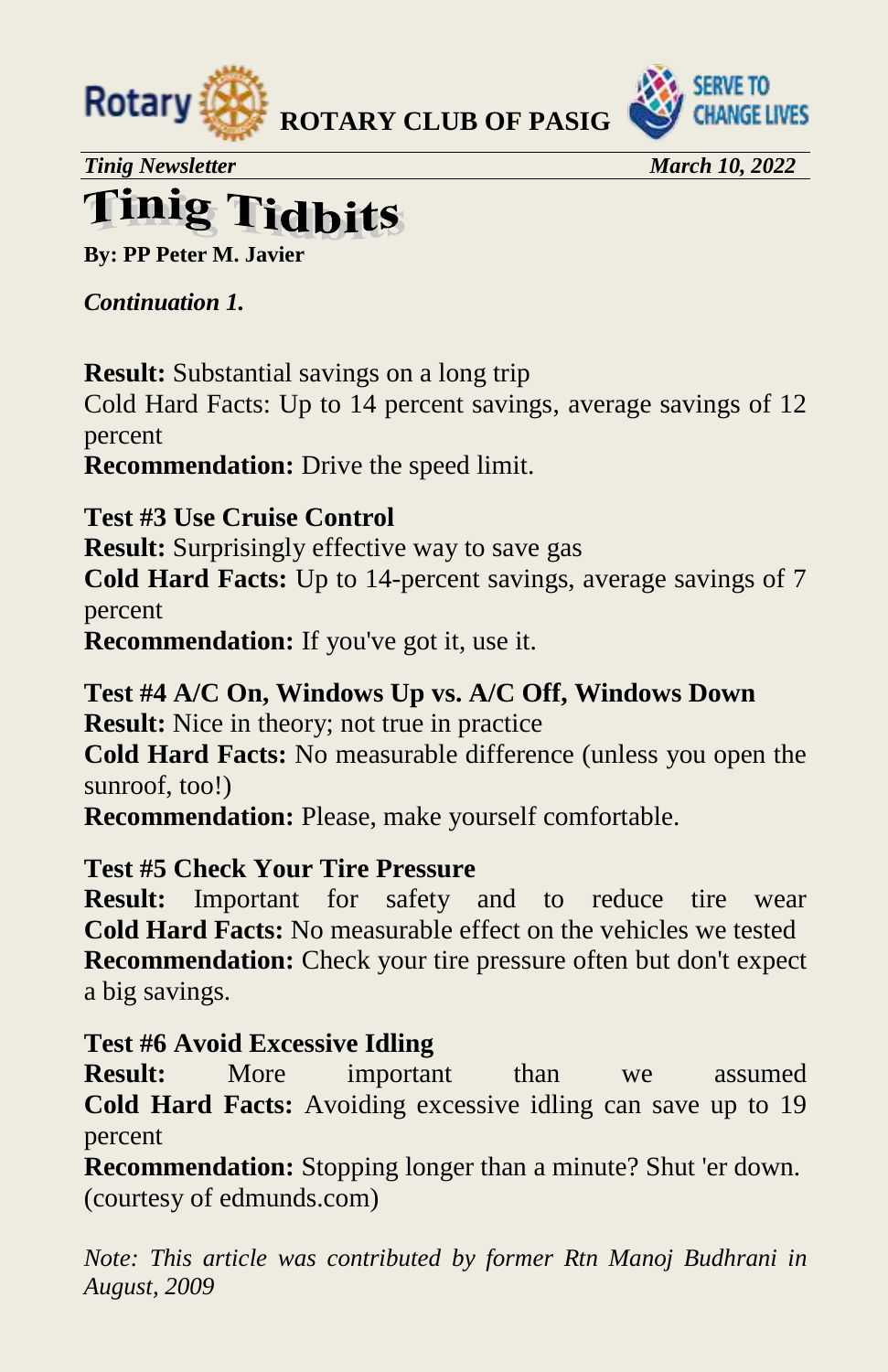



**Tinig Newsletter March 10, 2022** 

# **Our Guest Speaker**



**MS. CZARINA MALLARI** 

I specialize in what is described as the science and art of using energy to heal the body--PRANIC HEALING. I help Individuals, couples, families, groups/teams, organizations, communities, and pets (yes, even pets!) to improve their overall health and well-being holistically. Think of me as the housekeeper or plumber of your energy body.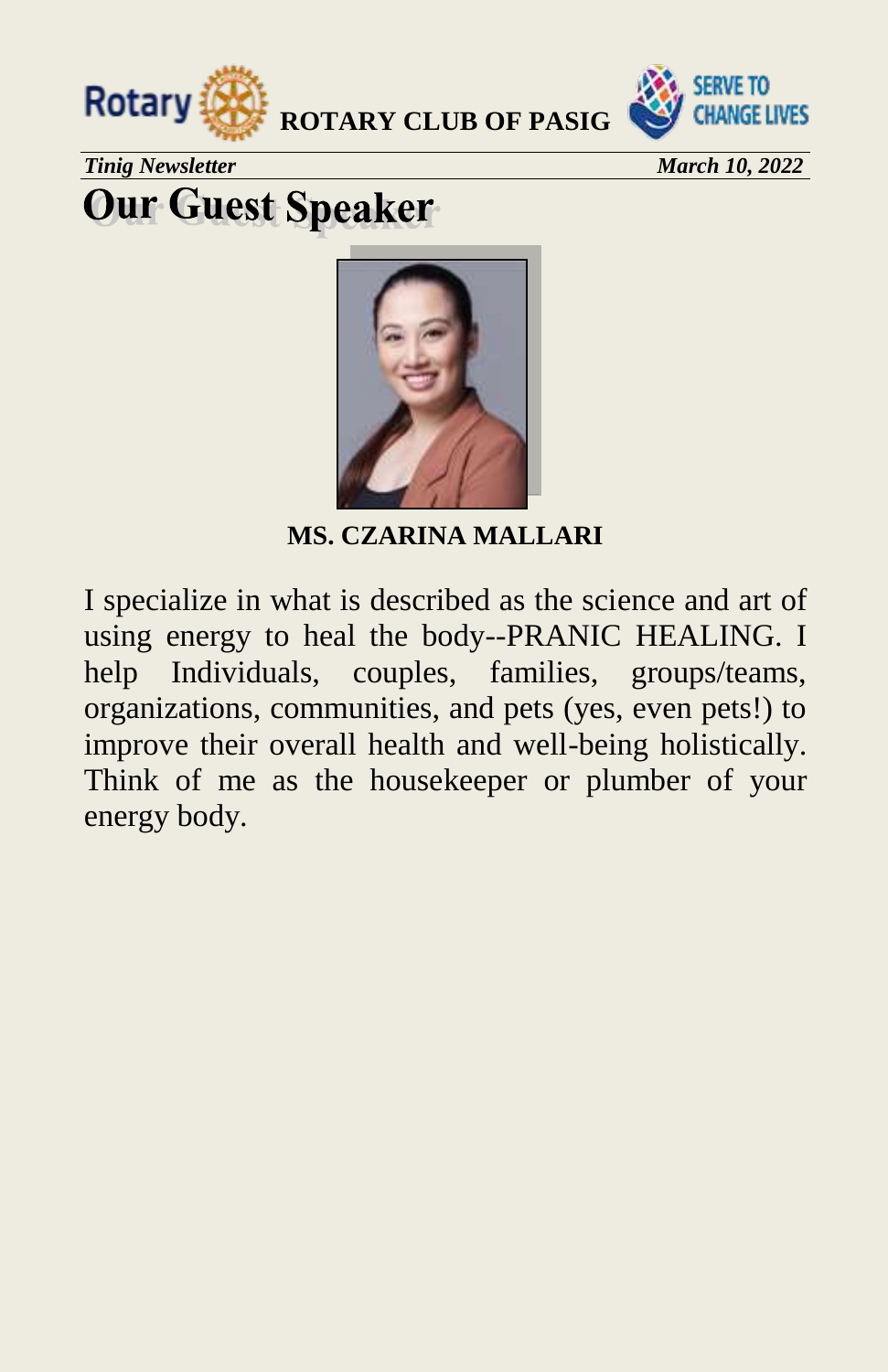



*Tinig Newsletter* March 10, 2022 *March 10, 2022* 

## **Officers and Directors**

**ROTARY CLUB OF PASIG (RY 2021-2022)**

**President** Garrick "Garrick" L. Ang **Vice President/PE** Josefino "Bong" M. Paloma **Club Secretary** PP Peter John "John" U. Javier **Treasurer** PP Marcelo "Jun" C. Zafra, Jr.

**DIRECTOR:** 

**Club Administration** PP Rogelio "Ogie" S. P. Lim **Membership** Rtn. Adolfo "Adolf" de Jesus Aran **Public Relations** PP Renato "Rene" Bocaya **Service Community** Rtn. Francisco "Sonny" D.C. Rivera **The Rotary Foundation** Rtn. James Philip Roland V. Porter **Youth Service** PP Roy Eduardo "Ed" T. Lucero **Ex-Officio** IPP Renato Carlos "RJ" H. Ermita Jr

#### **Advisers:**

PP Conrad Cuesta PP Rel Gomez PP Ramy Garcia IV PP Jess Acantilado

**Senior Adviser**  HOF/PRID Raffy Garcia III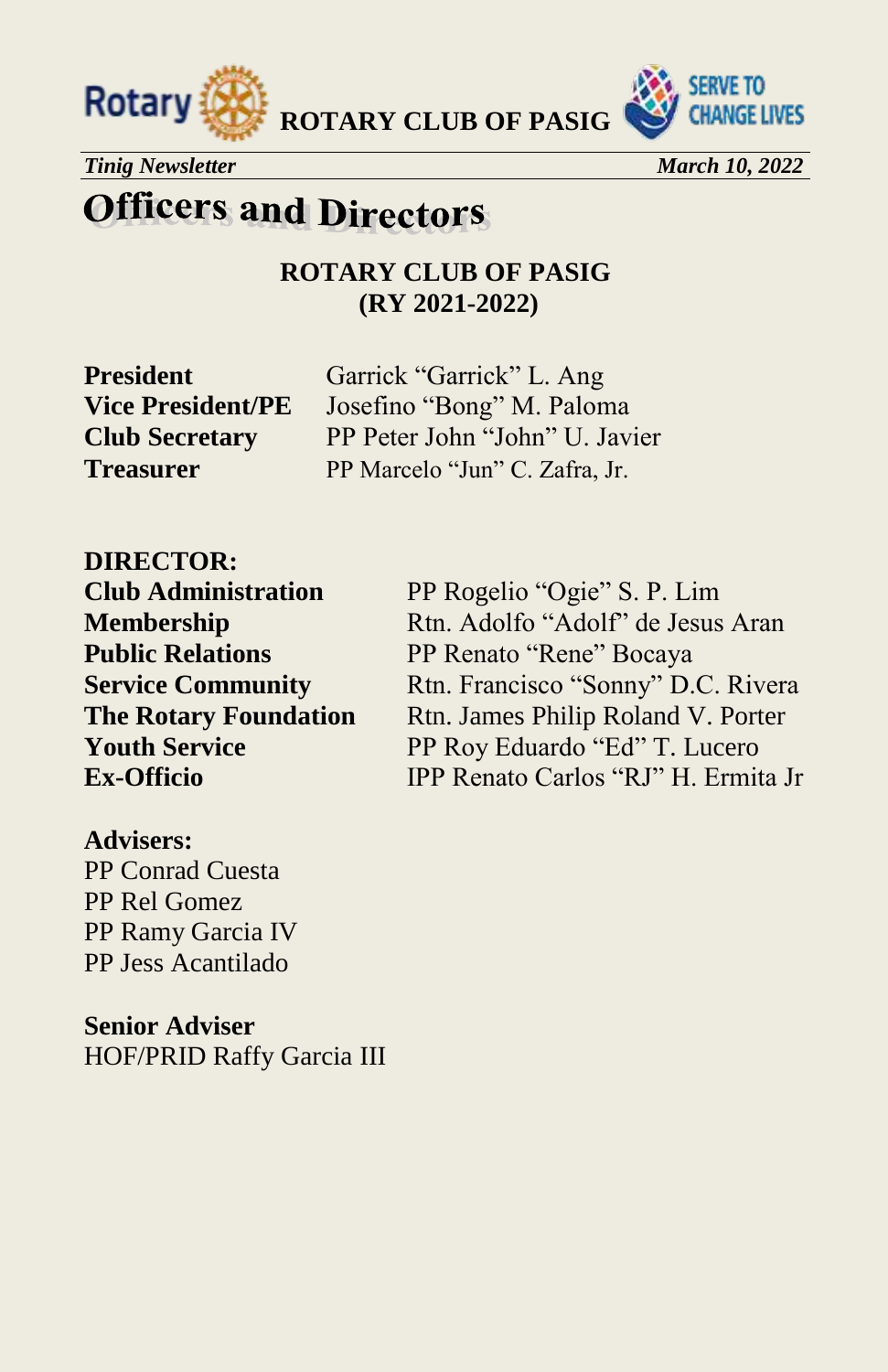



*Tinig Newsletter March 10, 2022* 

# **Scholarships Pledges SY 2021-22**

### **As of March 10, 2022**

| 1. | Anonymous                         | $10 - Pd$    | 32. PP Conrad Cuesta | 3 - Pd   |
|----|-----------------------------------|--------------|----------------------|----------|
| 2. | Anonymous                         | $8 - Pd$     | 33. Rtn. Edison Go   | $1 - Pd$ |
| 3. | PP Ed Lucero                      | $1 - Pd$     | 34. PP Topax Colayco | $1 - Pd$ |
| 4. | PP Peter Javier                   | $1 - Pd$     | 35. Rtn. Sammy Lazo  | $1 - Pd$ |
| 5. | PP Jess Acantilado                | $1 - Pd$     | 36. PP Jun Zafra     | $1 - Pd$ |
| 6. | <b>Rtn. Bart Ronquillo</b>        | $1 - Pd$     | 37. PP Ner Laino     | $5-$ Pd  |
| 7. | PE Bong Paloma                    | $1 - Pd$     | 38. Rel Gomez        | $1 - Pd$ |
| 8. | Pres. Garrick Ang                 | $1 - Pd$     | 39. PP Celso Ylagan  | $1 - Pd$ |
| 9. | PP Benny de Guzman 1 - Pd         |              | 40. Vic Aquino       | $1 - Pd$ |
|    | 10. PP Tito Henson                | $1 - Pd$     |                      |          |
|    | 11. PP Vic Lim                    | $1 - Pd$     |                      |          |
|    | 12. PP Nick Guzman                | $\mathbf{1}$ |                      |          |
|    | 13. PP Ramy Garcia IV             | 1            |                      |          |
|    | 14. PP Peping Mabana              | $1 - Pd$     |                      |          |
|    | 15. PP Arjan Ramnani              | $1 - Pd$     |                      |          |
|    | 16. PP Ogie Lim                   | $1 - Pd$     |                      |          |
|    | 17. PP John Javier                | $1 - Pd$     |                      |          |
|    | 18. Rtn. Pal Bolivar              | 1 - Pd       |                      |          |
|    | 19. Rtn. Jake Oh                  | 1 - Pd       |                      |          |
|    | 20. Rtn. Bernard Bobadilla 1 - Pd |              |                      |          |
|    | 21. Rtn. Tony Diaz                | 1            |                      |          |
|    | 22. Rtn. Flor de Pano             | 1 - Pd       |                      |          |
|    | 23. Rtn. Fr. Kell Ortega          | $1 - Pd$     |                      |          |
|    | 24. Rtn. Anson Tan                | 1            |                      |          |
|    | 25. Rtn. Alex Lacson              | 1            |                      |          |
|    | 26. Rtn. Mads Bengua              | 1 - Pd       |                      |          |
|    | 27. PP Henry                      | $2 - Pd$     |                      |          |
|    | 28. Rtn. Tet Mallare              | $1 - Pd$     |                      |          |
|    | 29. PP Rhett Ermita               | $1 - Pd$     |                      |          |
|    | 30. Rtn Roehl Fontanilla          | $1 - Pd$     |                      |          |
|    | 31. Rtn Dennis Albano             | $1 - Pd$     |                      |          |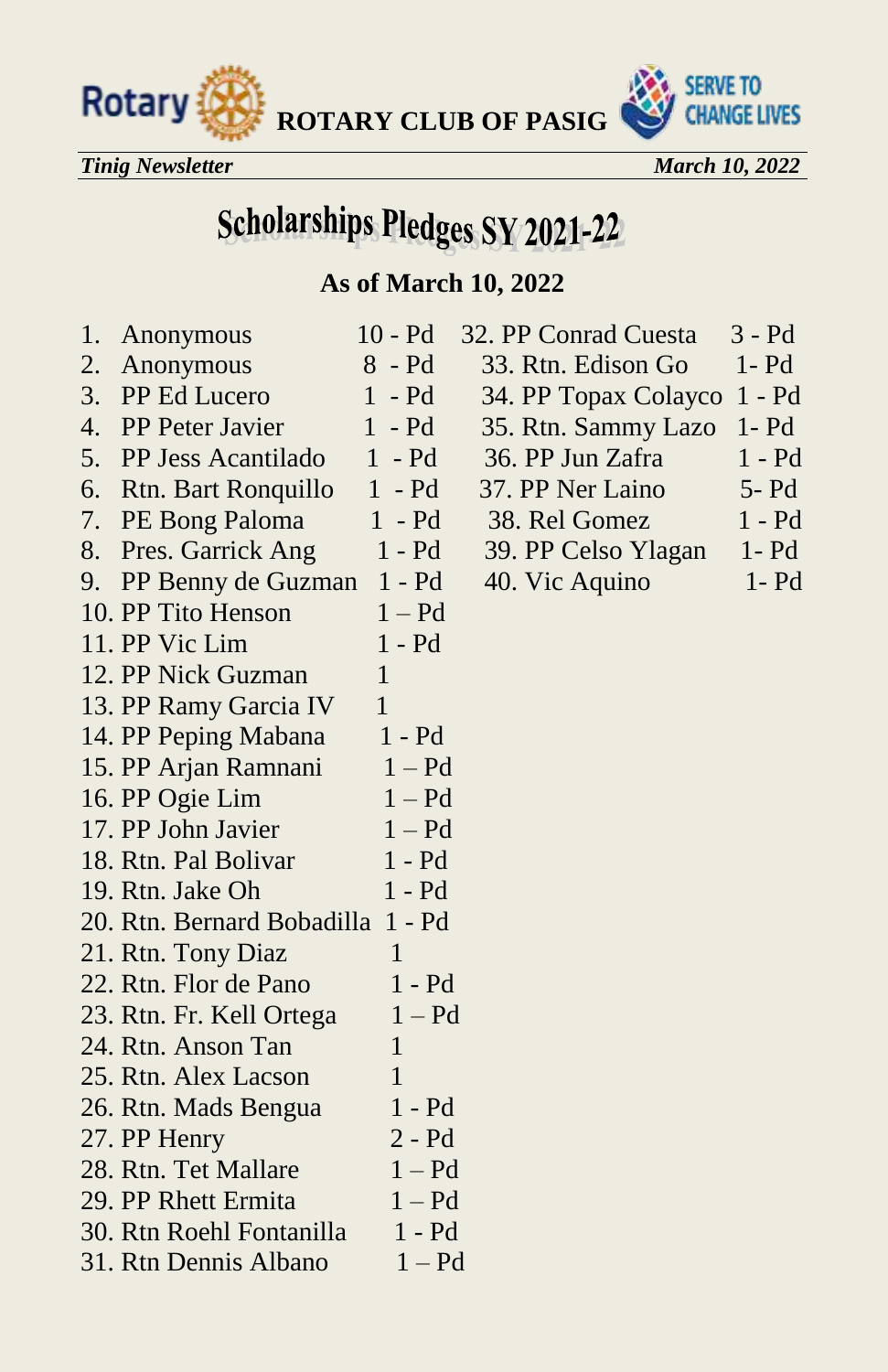



*Tinig Newsletter March 10, 2022* 

# **From the Secretary's Desk**

*Sec. PP John Javier* 



### **Attendance**

### **Birthday Celebrants for the Month of March 2022**

### **Wedding Anniversaries for the Month of March 2022**

**Guest and Visiting Rotarians**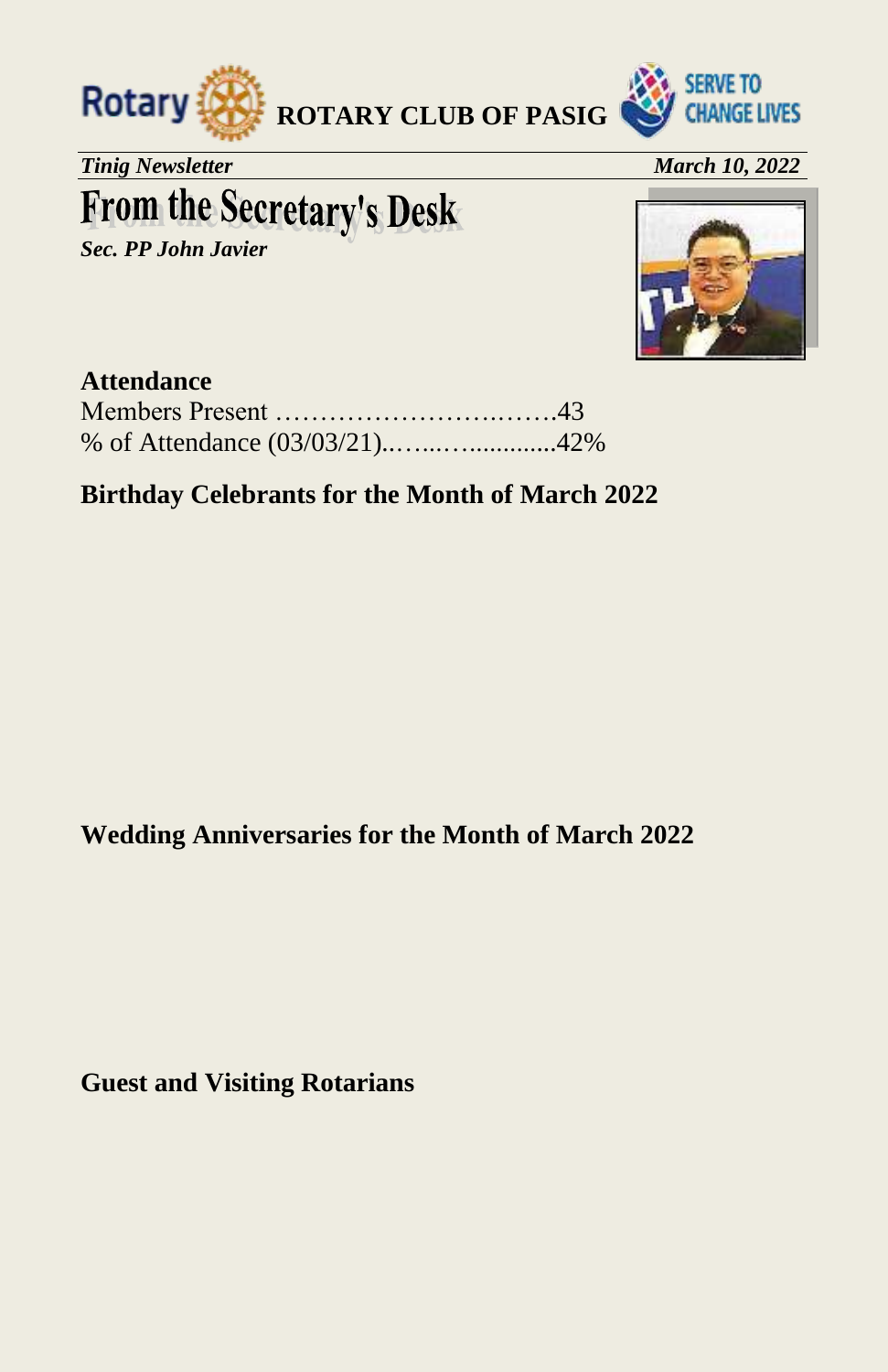



*Tinig Newsletter* March 10, 2022

# **Editorial Staff**

TINIG STAFF FEATURE WRITERS RY 2021-2022

**PETER JAVIER** From the President Secretary's Desk Editor in Chief ROEHL FONTANILLA | BENJAMIN P. JUN C. ZAFRA, JR.

OGIE LIM Rotary Notes Club Bulletin Admin.

GARRICK ANG JOHN JAVIER

DE GUZMAN Walking the Avenues

PETER M. JAVIER RTN. FR. KELL ORTEGA Tinig Tidbits Invocation

**Website:** [www.rcpasig.org](http://www.rcpasig.org/) **Email :** [rcpasig@hotmail.com](mailto:rcpasig@hotmail.com) 

| <b>Secretariat Office:</b> | <b>Ylagan Law Office</b>                     |
|----------------------------|----------------------------------------------|
|                            | Unit 809, City & Land Mega Plaza             |
|                            | <b>ADB</b> Avenue Corner Garnet Road         |
|                            | Ortigas Center, Pasig City Tel. No. 635-2234 |
| <b>Edgar Manalang:</b>     | 0927-9414528; rcpasig@hotmail.com            |

### **MAKE-UP SLIP**

**This serves as proof of your attendance** 

#### **Name of Visiting Rotarian**

#### **Name of Rotary Club**

**RC – Pasig Club Secretary: \_\_\_\_\_\_\_\_\_\_\_\_\_\_\_\_\_\_\_\_\_ Date: \_\_\_\_\_\_**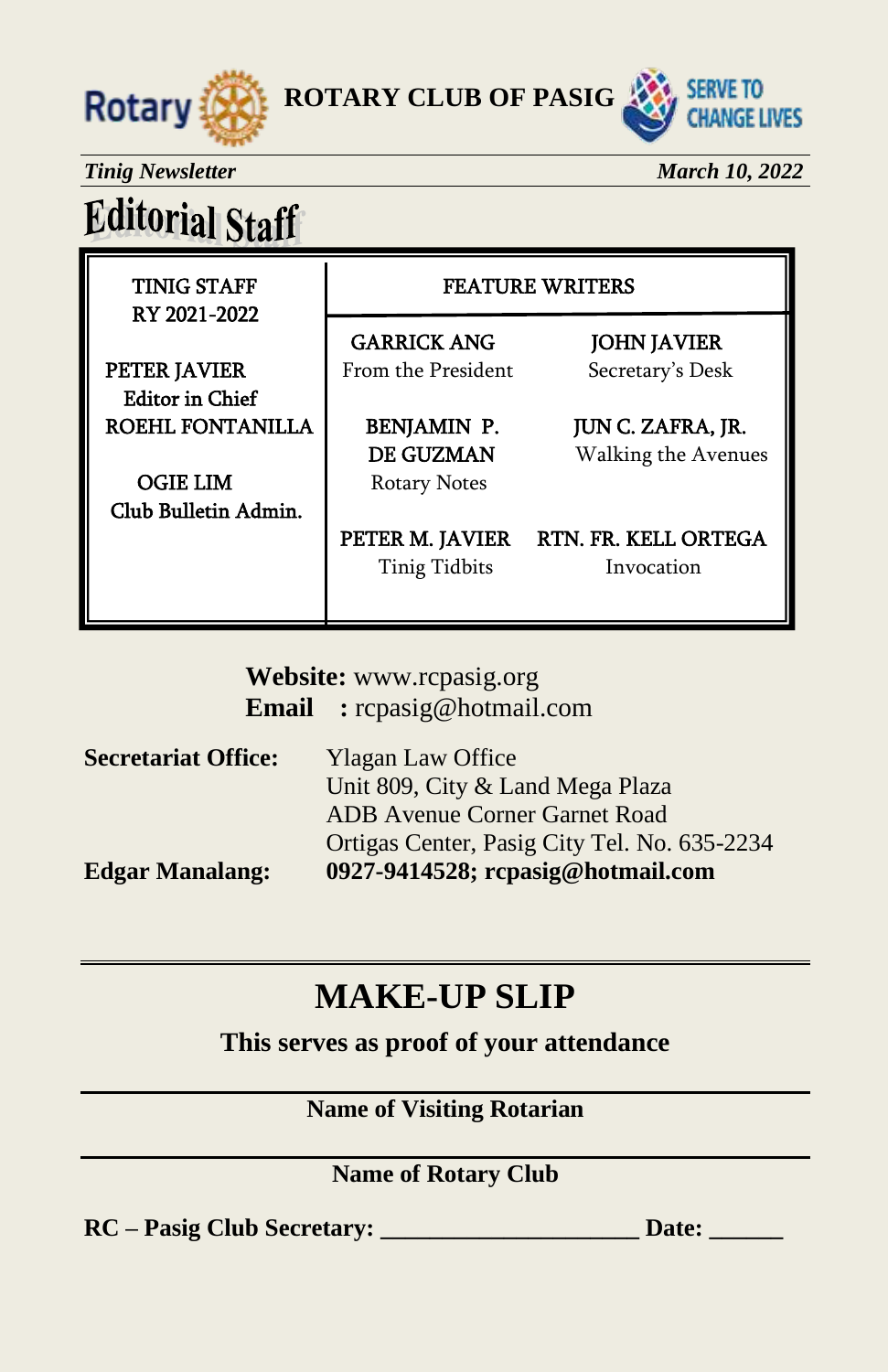



*Tinig Newsletter* March 10, 2022

## "Kaarawan Ng Kababaihan" at Bgy. Pinagbuhatan



HOF/PP Jess with Bgy. Captain Maricar Asilo Vivero & Dr. Connie Alfiler, obstetrician & gynecologist.



Dr. Alfiler of The Medical City talks on Cancer Awareness & Women's Wellness.



Around 500 attendees from mothers & single women.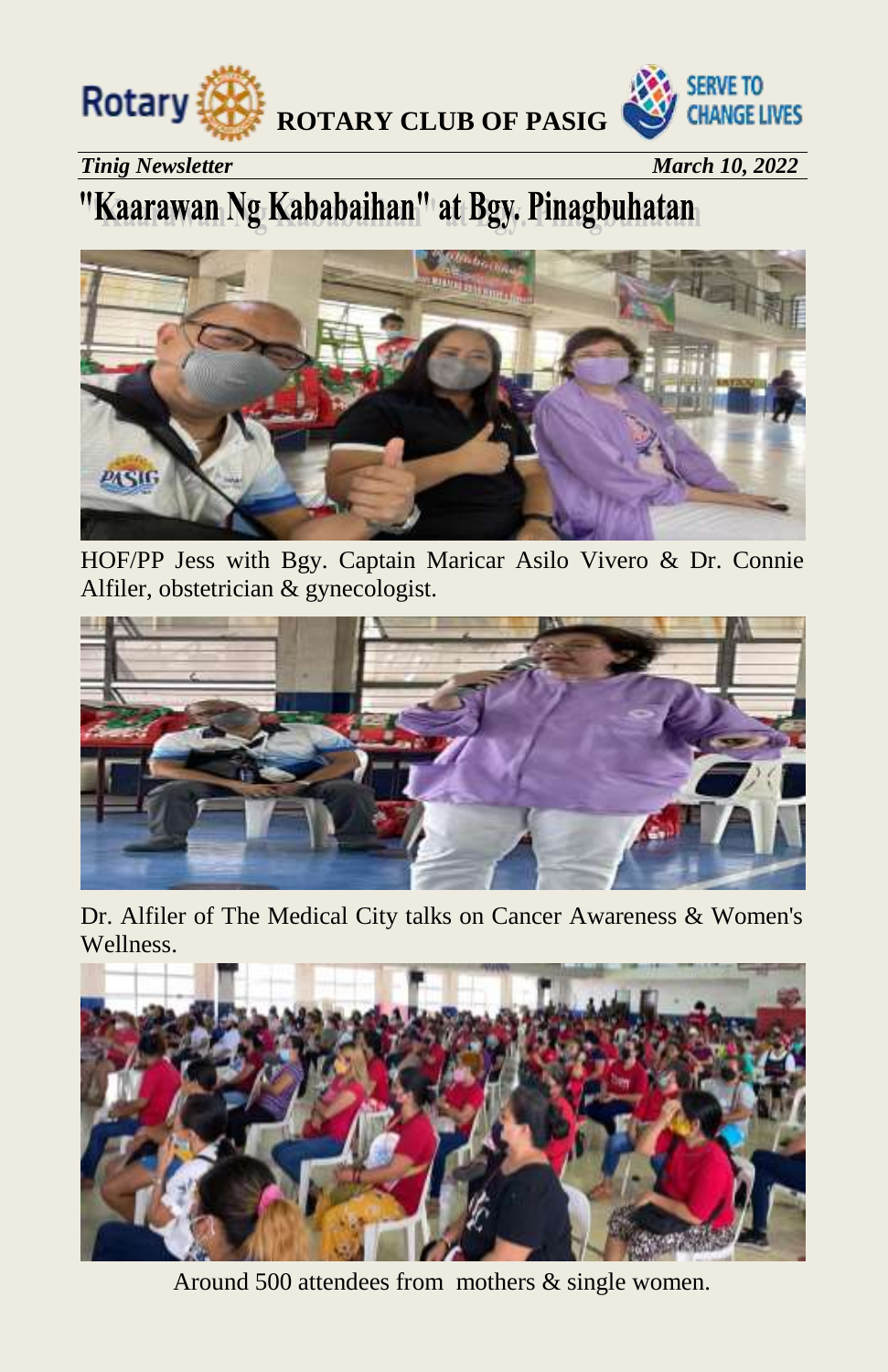



*Tinig Newsletter March 10, 2022* 

### **Glimpses of Our Last Meeting**

Essential Oils are volatile aromatic compounds that come from various parts of a plant. The oils capture the plant's scent and flavor, or "essence."

## MODES OF USE



on essential oils



Replying to questions from Rtn Rod on applying the oils;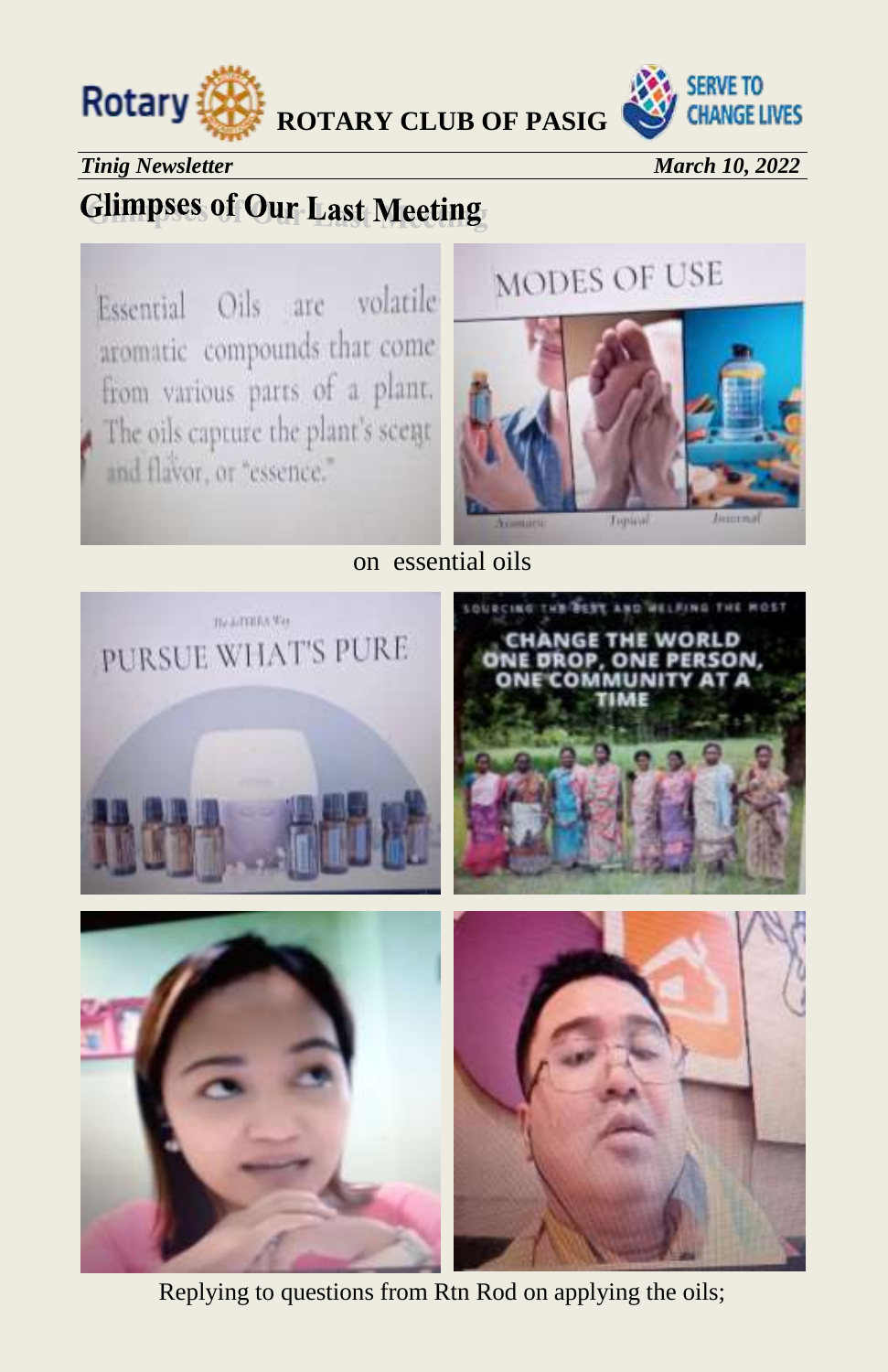



*Tinig Newsletter* March 10, 2022

### **Glimpses of Our Last Meeting**



PP Bert on VCO & liver oils; PP John on myrrh & frankincense;



Rtn Jake on tiger balm & white flower and PE Bong on migraine & muscle pain.



CLP Garrick thanks speaker & gladly adjourns meeting.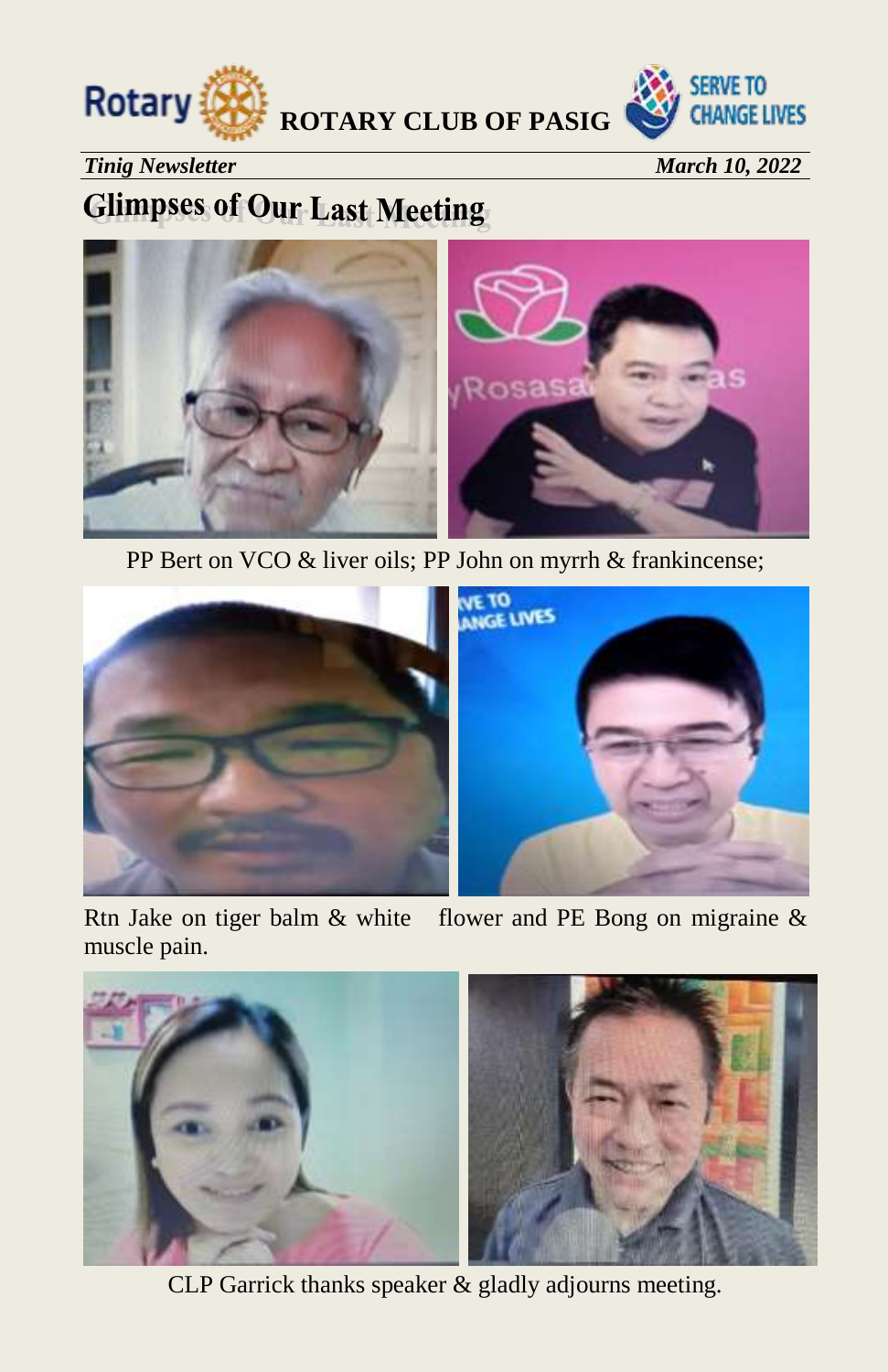



#### *Tinig Newsletter* March 10, 2022

### **Glimpses of Our Last Meeting**



PP John on f2f meeting. PP Benny is finemaster.



Message by CLP Garrick. Rtn Mads introduces...



Khrisella Marie Paat-Velasquez who talks on holistic wellnes and